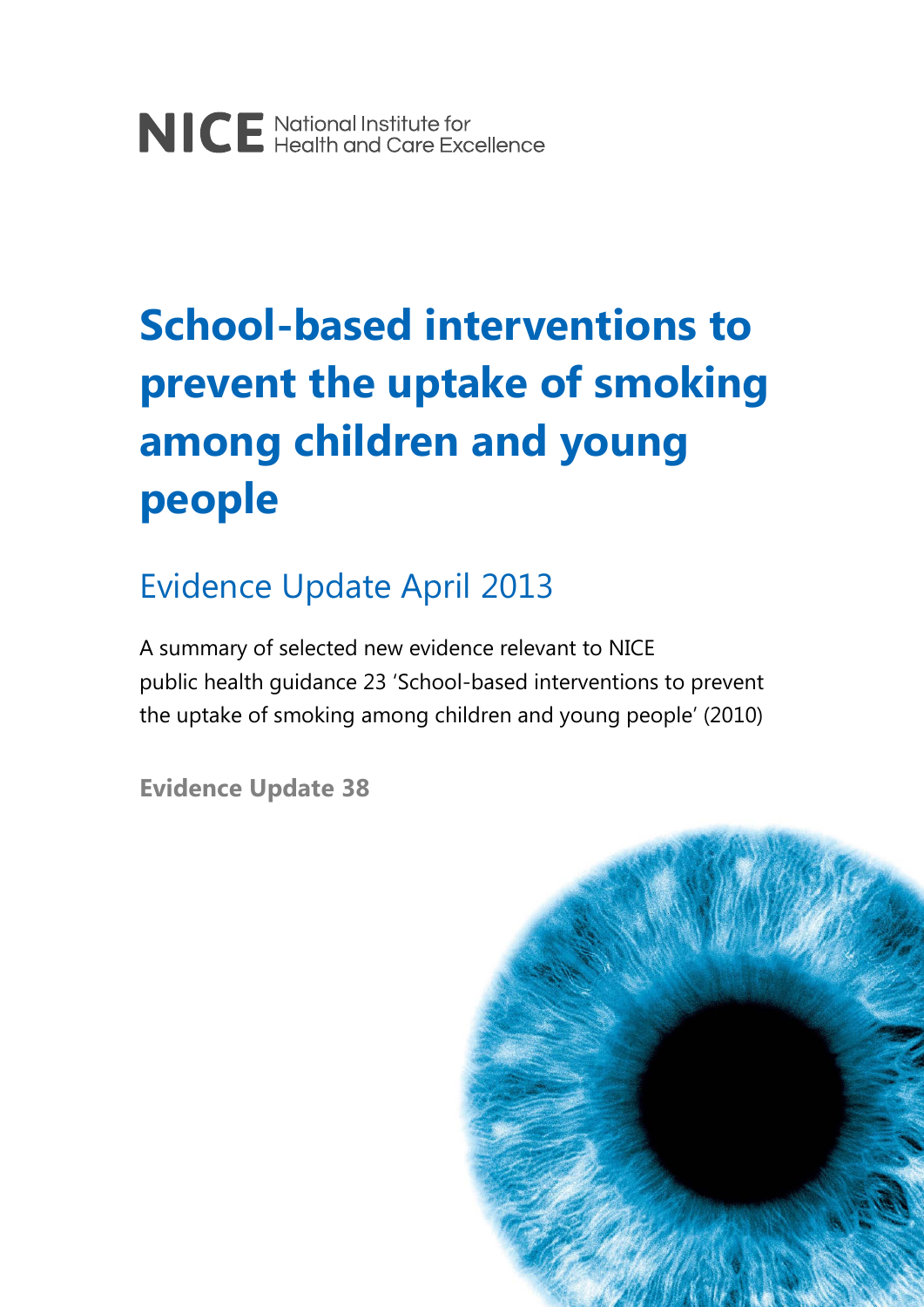Evidence Updates provide a summary of selected new evidence published since the literature search was last conducted for the accredited guidance they relate to. They reduce the need for individuals, managers and commissioners to search for new evidence. Evidence Updates highlight key points from the new evidence and provide a commentary describing its strengths and weaknesses. They also indicate whether the new evidence may have a potential impact on current guidance. For contextual information, this Evidence Update should be read in conjunction with the relevant public health guidance, available from the NICE Evidence Services topic page for [smoking cessation.](http://www.evidence.nhs.uk/topic/smoking-cessation)

**Evidence Updates do not replace current accredited guidance and do not provide formal practice recommendations.** 

NICE Evidence Services are a suite of services that provide online access to high quality, authoritative evidence and best practice.

#### **National Institute for Health and Care Excellence**

Level 1A City Tower Piccadilly Plaza Manchester M1 4BT [www.nice.org.uk](http://www.nice.org.uk/)

© National Institute for Health and Care Excellence, 2013. All rights reserved. This material may be freely reproduced for educational and not-for-profit purposes. No reproduction by or for commercial organisations, or for commercial purposes, is allowed without the express written permission of NICE.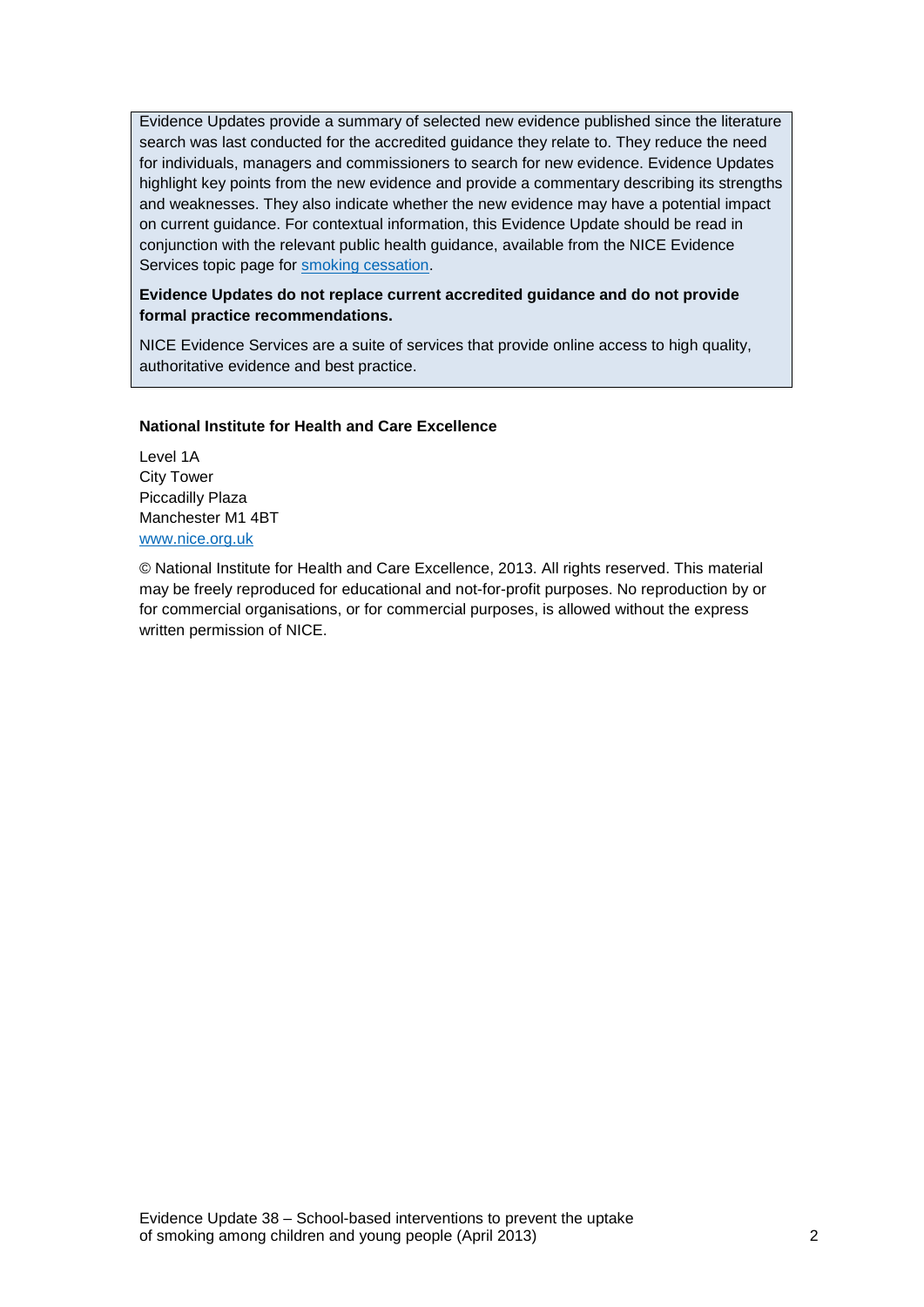# **Contents**

| $\mathbf{1}$   |                                                                                     |  |
|----------------|-------------------------------------------------------------------------------------|--|
| 1.1            |                                                                                     |  |
| 1.2            |                                                                                     |  |
| 1.3            |                                                                                     |  |
| 1.4            |                                                                                     |  |
| 1.5            |                                                                                     |  |
| $\overline{2}$ |                                                                                     |  |
|                |                                                                                     |  |
|                | Appendix B: The Evidence Update Advisory Group and Evidence Update project team  29 |  |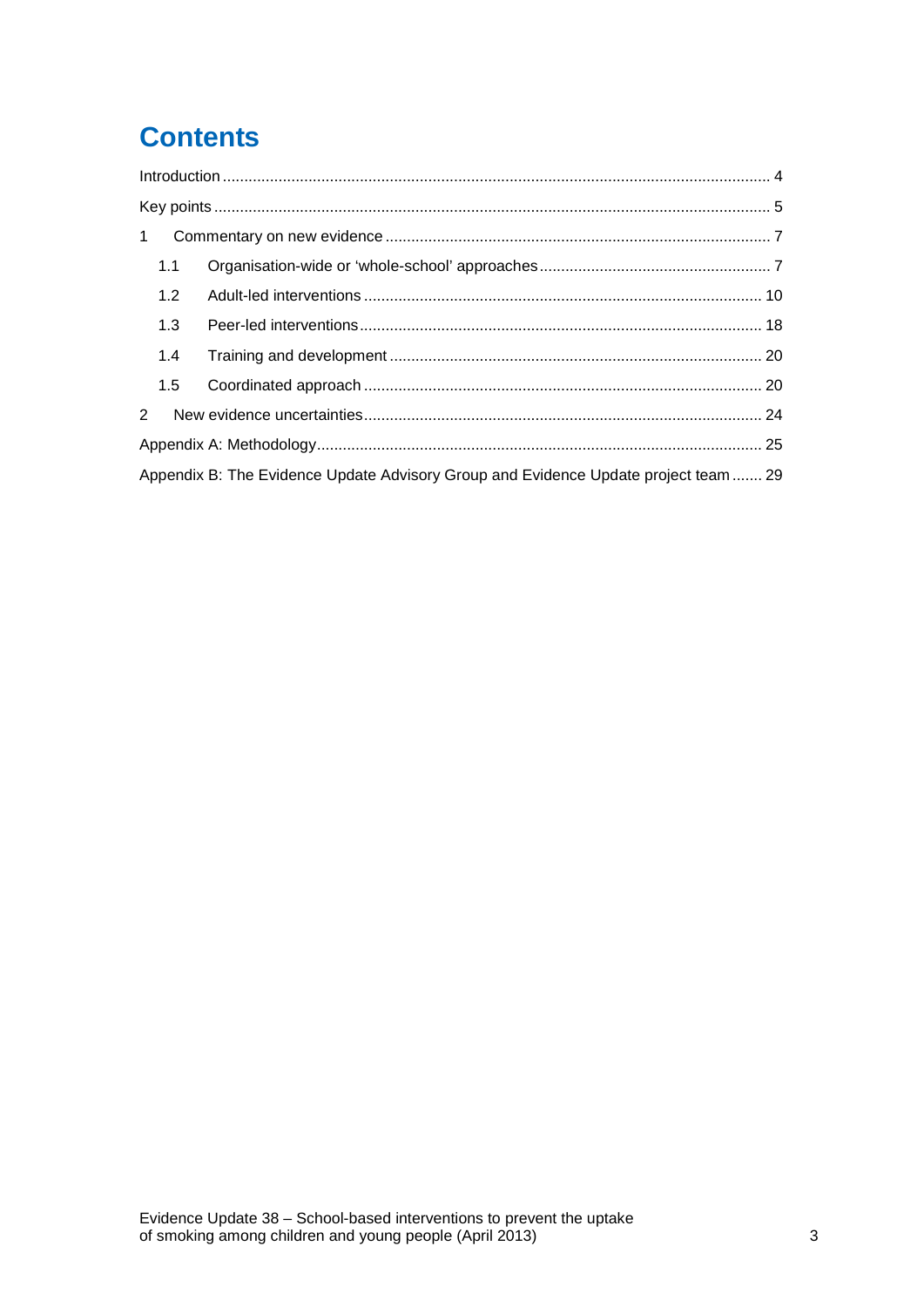# <span id="page-3-0"></span>**Introduction**

[1](#page-3-1)

This Evidence Update identifies new evidence that is relevant to, and may have a potential impact on, the following reference guidance:

**School-based interventions to prevent the uptake of smoking among children [and young people](http://guidance.nice.org.uk/PH23) . NICE public health guidance 23 (2010).** 

A search was conducted for new evidence from 1 November 2008 to 31 October 2012. A total of 7493 pieces of evidence were initially identified. Following removal of duplicates and a series of automated and manual sifts, 19 items were selected for the Evidence Update (see Appendix A for details of the evidence search and selection process). An <u>Evidence Update</u> Advisory Group, comprising topic experts, reviewed the prioritised evidence and provided a commentary.

This Evidence Update was developed in parallel with the guidance review process for NICE public health guidance 23. The Evidence Update and the decision about whether to update the guidance were derived from the same evidence base. Further information about the guidance review is available [from the NICE website.](http://www.nice.org.uk/PH23)

### Feedback

If you have any comments you would like to make on this Evidence Update, please email [contactus@evidence.nhs.uk](mailto:contactus@evidence.nhs.uk)

<span id="page-3-1"></span><sup>&</sup>lt;sup>1</sup> NICE-accredited guidance is denoted by the Accreditation Mark <sup>O</sup>

Evidence Update 38 – School-based interventions to prevent the uptake of smoking among children and young people (April 2013) 4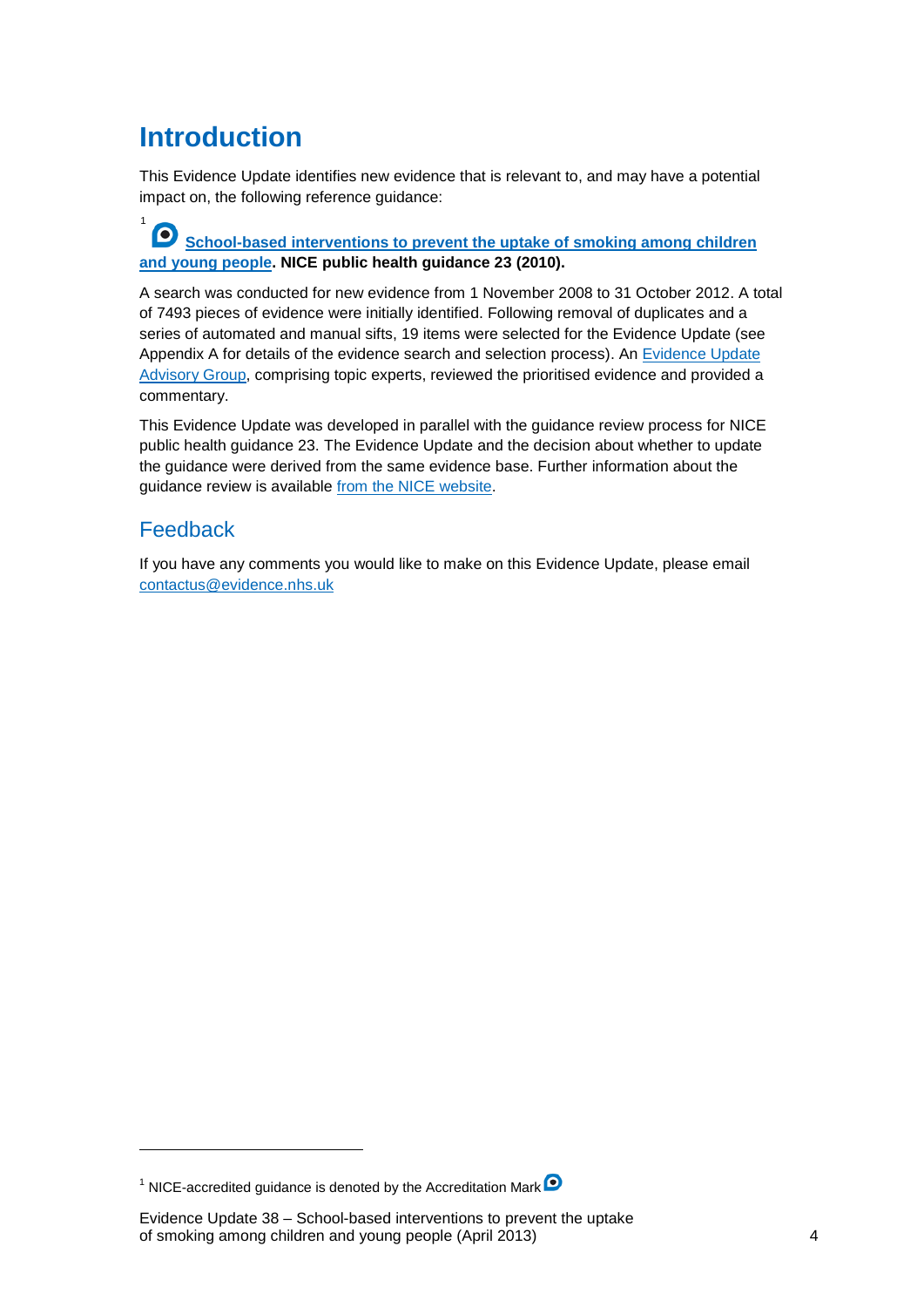# <span id="page-4-0"></span>**Key points**

-

The following table summarises what the Evidence Update Advisory Group (EUAG) decided were the key points for this Evidence Update. It also indicates the EUAG's opinion on whether the new evidence may have a potential impact on the current guidance listed in the introduction. For further details of the evidence behind these key points, please see the full commentaries.

The section headings used in the table below are taken from the guidance.

#### **Evidence Updates do not replace current accredited guidance and do not provide formal practice recommendations.**

|                                                                                                                                                                                                                                                                                                                 |             | <b>Potential impact</b> |  |  |
|-----------------------------------------------------------------------------------------------------------------------------------------------------------------------------------------------------------------------------------------------------------------------------------------------------------------|-------------|-------------------------|--|--|
|                                                                                                                                                                                                                                                                                                                 | on guidance |                         |  |  |
| <b>Key point</b>                                                                                                                                                                                                                                                                                                | Yes         | <b>No</b>               |  |  |
| Organisation-wide or 'whole-school' approaches                                                                                                                                                                                                                                                                  |             |                         |  |  |
| Effective school tobacco policies appear to be those that: are<br>enforced; are strongly prohibitive (including prohibiting smoking at<br>all times in all areas); and have explicit purpose and goals.                                                                                                         |             |                         |  |  |
| <b>Adult-led interventions</b>                                                                                                                                                                                                                                                                                  |             |                         |  |  |
| A lesson-based smoking prevention programme prior to secondary<br>school may have long-term preventive effects on smoking that<br>continue into secondary school.                                                                                                                                               |             |                         |  |  |
| Forming repeated 'implementation intentions' (a type of planned<br>behaviour) about how to refuse cigarettes may reduce smoking in<br>the long term.                                                                                                                                                            |             |                         |  |  |
| 'Unplugged' (a general substance abuse prevention programme)<br>may help to reduce smoking in the long term. Further research is<br>needed to adapt and pilot this intervention in a UK setting.                                                                                                                |             |                         |  |  |
| 'Project Toward No Drug Abuse' (a general substance abuse<br>prevention programme) may prevent smoking among older<br>teenagers from schools with a high drug-use risk. Further research<br>is needed to adapt and pilot this intervention in a UK setting.                                                     |             |                         |  |  |
| Evidence suggests that the 'Smokefree Class Competition' (an<br>incentive-driven smoking prevention intervention) may not prevent<br>smoking initiation among non-smoking children and adolescents in<br>the long term, and similar schemes could also possibly widen<br>health inequalities in the short term. |             |                         |  |  |
| Limited evidence suggests that a web-assisted smoking<br>prevention programme may help to prevent smoking among some<br>groups of students.                                                                                                                                                                     |             |                         |  |  |

<span id="page-4-1"></span><sup>\*</sup> Evidence Updates are intended to increase awareness of new evidence and do not change the recommended practice as set out in current guidance. Decisions on how the new evidence may impact guidance will not be possible until the guidance is reviewed by NICE following its published processes and methods. For further details of this evidence in the context of current guidance, please see the full commentary.

Evidence Update 38 – School-based interventions to prevent the uptake of smoking among children and young people (April 2013) 5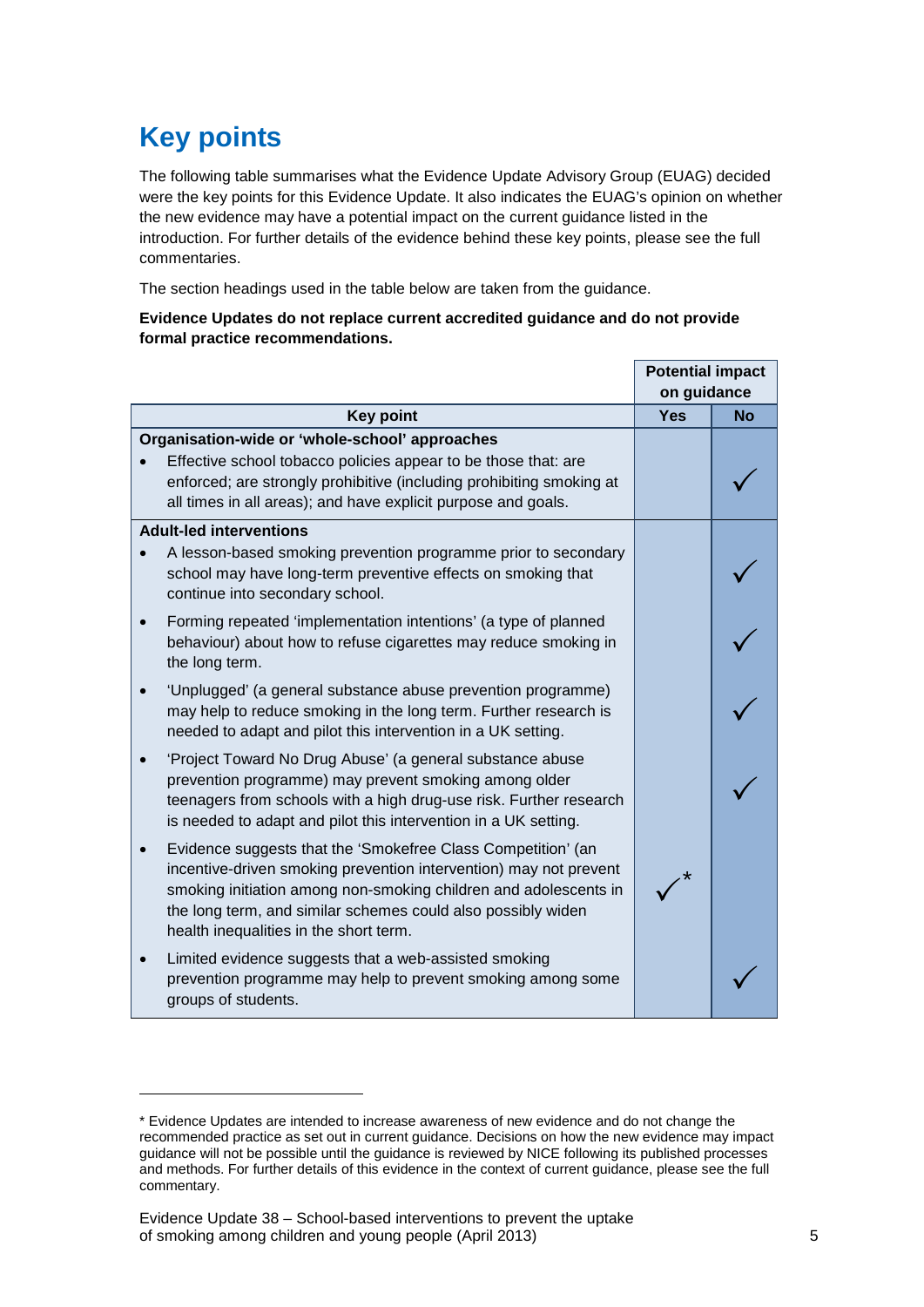|                                                                                                                                                                                                              | <b>Potential impact</b> |           |
|--------------------------------------------------------------------------------------------------------------------------------------------------------------------------------------------------------------|-------------------------|-----------|
|                                                                                                                                                                                                              | on guidance             |           |
| <b>Key point</b>                                                                                                                                                                                             | <b>Yes</b>              | <b>No</b> |
| <b>Peer-led interventions</b>                                                                                                                                                                                |                         |           |
| The ASSIST (A Stop Smoking in School Trial) programme appears<br>to be a cost-effective intervention (mean cost per student=£32),<br>and may be more effective among girls of lower socioeconomic<br>status. |                         |           |
| <b>Coordinated approach</b>                                                                                                                                                                                  |                         |           |
| Implementing school-based sessions on resisting substance use<br>as part of a wider community and university partnership appears to<br>reduce smoking in the longer term.                                    |                         |           |
| There is some evidence of the effectiveness of community<br>interventions featuring a school component in reducing smoking,<br>but it is not strong and contains methodological flaws.                       |                         |           |
| There is some, albeit limited, evidence of the effectiveness of<br>smoking prevention as part of wider targeting of other risk<br>behaviours.                                                                |                         |           |
| Socioeconomic status did not appear to have any consistent effect<br>on outcomes with the European Smoking Prevention Framework<br>Approach (a coordinated smoking prevention programme).                    |                         |           |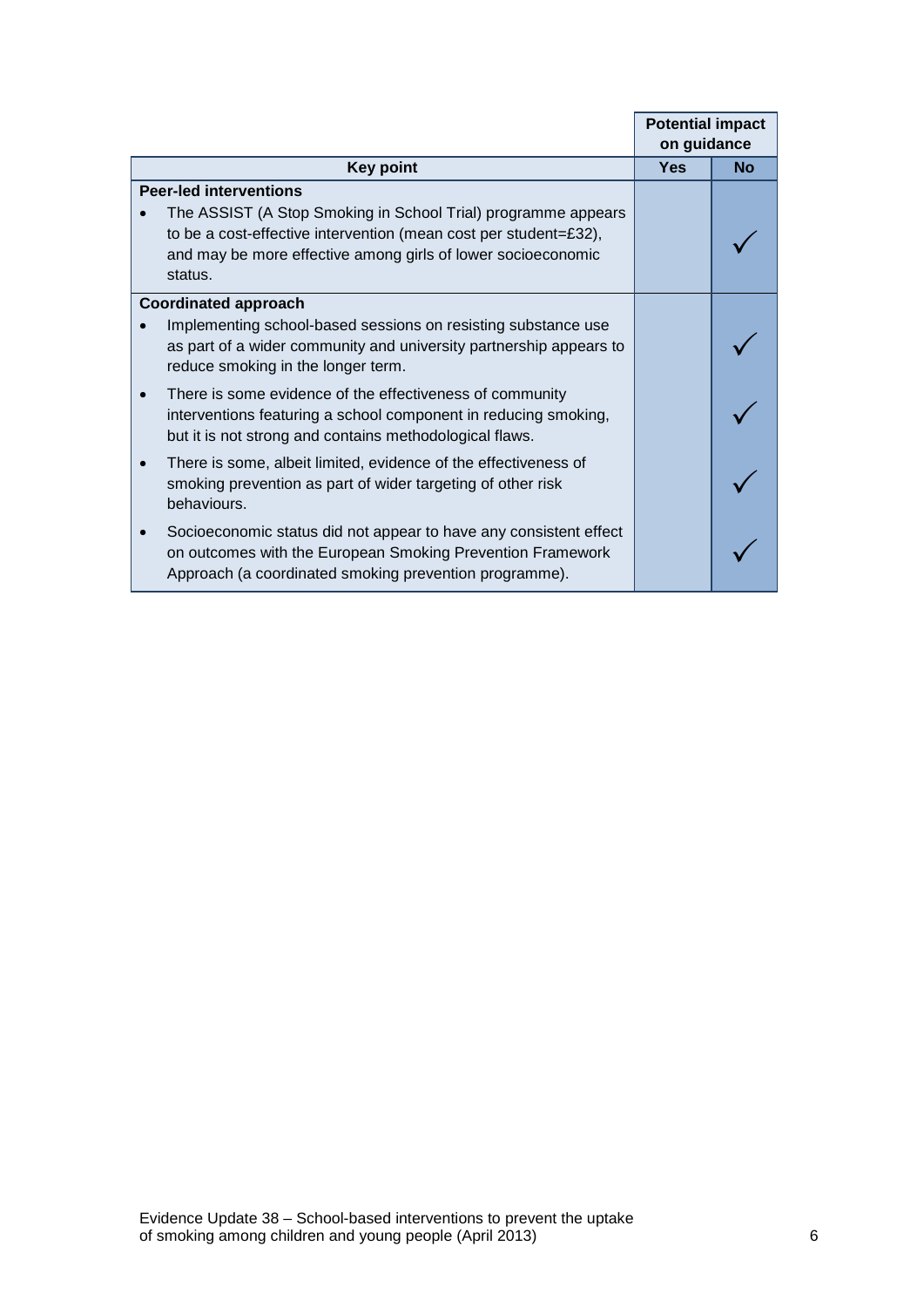# <span id="page-6-0"></span>**1 Commentary on new evidence**

These commentaries analyse the key references identified specifically for the Evidence Update. The commentaries focus on the 'key references' (those identified through the search process and prioritised by the EUAG for inclusion in the Evidence Update), which are identified in bold text. Supporting references provide context or additional information to the commentary. Section headings are taken from the guidance.

The commentaries make reference to the relevant existing recommendations from the current guidance. Although correct when the guidance was originally published, some of the language and terminology used in these recommendations may not reflect recent changes to the organisations and structures engaged in public health initiatives.

## <span id="page-6-1"></span>1.1 [Organisation-wide or 'whole-school' approaches](http://publications.nice.org.uk/school-based-interventions-to-prevent-smoking-ph23/recommendations#recommendation-1-organisation-wide-or-whole-school-approaches)

#### **School tobacco policies**

[NICE PH23](http://guidance.nice.org.uk/PH23) recommends that head teachers, school governors, teachers, support staff and others who work with primary and secondary schools and further education colleges (including Healthy Schools and Healthy Further Education leads, personal, social, health and economic [PSHE] education coordinators, school nurses and counsellors), should:

- Develop a whole-school or organisation-wide smokefree policy.
- Ensure the policy forms part of the wider healthy school or further education strategy.
- Apply the policy to everyone using the premises for any purpose, at any time.
- Widely publicise the policy and ensure it is easily accessible.
- Ensure the policy supports smoking cessation in addition to prevention.

Five cross-sectional studies recently examined school tobacco policies.

A study by **[Adams et al. \(2009\)](http://onlinelibrary.wiley.com/doi/10.1111/j.1746-1561.2008.00369.x/abstract)** examined the effect of school tobacco policies on tobacco use among 16,561 grade 7 to 12 students in 40 middle and high schools in Illinois, USA. Data on student smoking behaviour were gathered via survey (54% response) as part of the Youth Tobacco Access Project, a large 5-year intervention funded by the National Cancer Institute. Tobacco policy enforcement was assessed by school officials via questionnaire, and policy comprehensiveness was rated by researchers.

Enforcement of the school tobacco policy was significantly associated with reduced levels of both observation of smoking on school grounds (odds ratio [OR]=0.49, 95% confidence interval [CI] 0.32 to 0.75, p<0.01), and current smoking among students (OR=0.83, 95% CI 0.70 to 0.99, p<0.05). Policy comprehensiveness did not however appear to significantly affect either observed or current smoking (data not given).

A study by **[Lovato et al. \(2010a\)](http://www.cdc.gov/pcd/issues/2010/nov/09_0199.htm)** assessed the influence of school tobacco policies on smoking prevalence among 27,892 grade 5 to 9 students in 272 schools (55% response to recruitment) in 10 Canadian provinces. Data on student smoking behaviour were gathered via questionnaire (58% response) as part of the 2004–2005 Youth Smoking Survey, a biennial survey sponsored by Health Canada. School tobacco policy intent was assessed and coded by researchers, and policy enforcement was rated based on interviews with school officials. Policy variables were analysed in a model controlling for age and sex using a binary definition of smoking status (1=smoker, 0=non-smoker). Schools with no policy (8%) were excluded from analyses.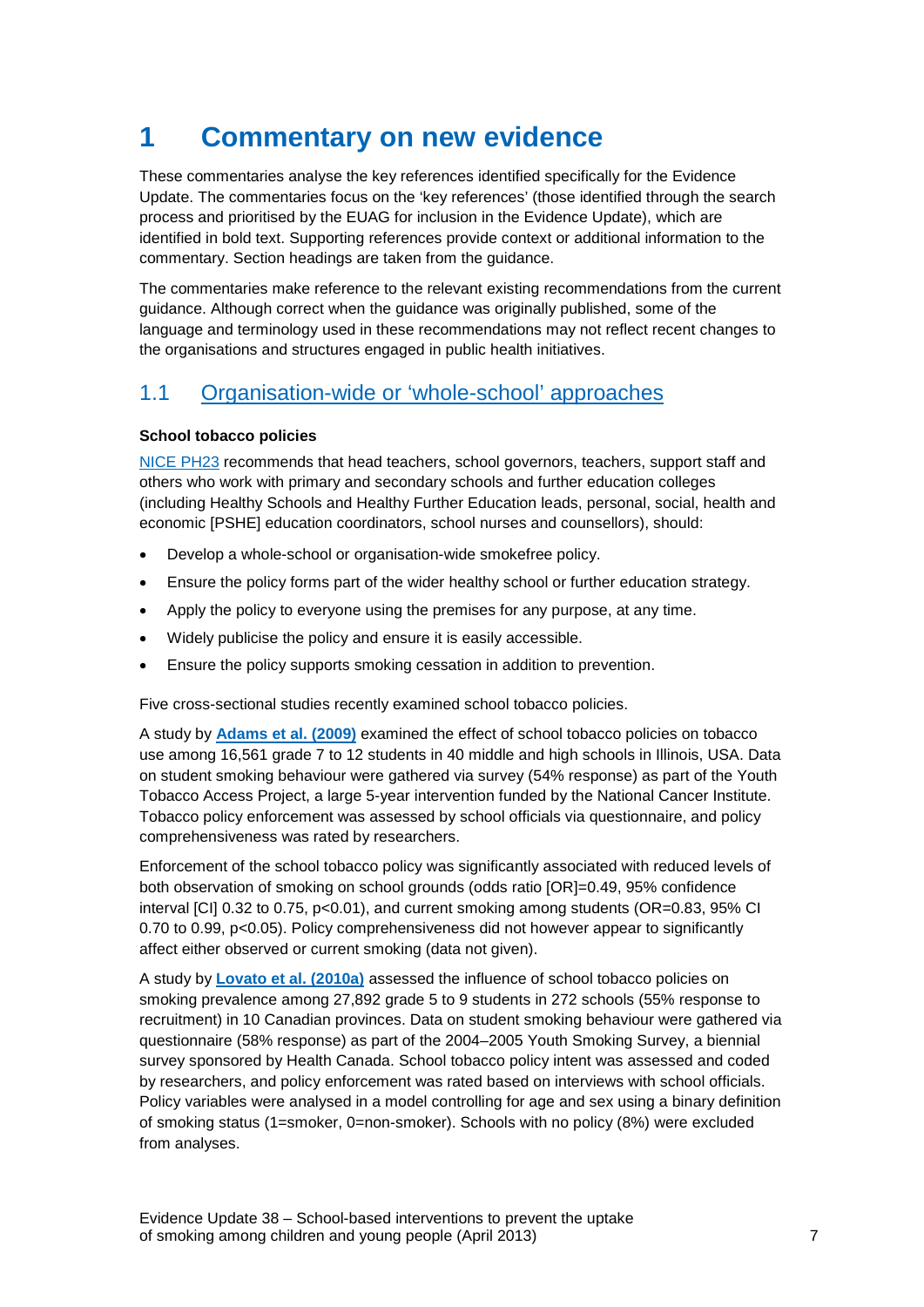At the school level, a lower level of smoking prevalence was predicted by tobacco policies with an explicit purpose and goals (relative risk [RR]=0.57, 95% CI 0.34 to 0.99, p<0.04) and by those that prohibited smoking on school grounds at all times (RR=0.43, 95% CI 0.20 to 0.97, p<0.04). At the individual level, policies with an explicit purpose and goals still predicted reduced smoking prevalence (RR=0.38, 95% CI 0.15 to 0.95, p<0.04), but the effect of prohibiting smoking on school grounds at all times was no longer significant (p=0.15). At both the individual and school level, policies mandating a smoking cessation programme predicted higher smoking prevalence, although it was unclear if mandated cessation programmes caused more smoking, or resulted from it.

A study by **[Lipperman-Kreda et al. \(2009\)](http://ntr.oxfordjournals.org/content/11/5/531.short)** tested the relationship between students' personal beliefs about smoking, their perception of school tobacco policy enforcement, community disapproval of smoking, and smoking behaviours. The study involved 17,256 students (mainly grade 8 to 11) from a random sample (though schools could also volunteer) of 255 middle and high schools throughout Oregon, USA. Data were taken from the 2006 Oregon Health Teens Survey (81.2% response), which addressed a wide range of issues including smoking behaviours and beliefs, perceived school tobacco policy enforcement, and perceptions about disapproval of adolescent smoking in the local community.

Perception of community disapproval of smoking was a significant predictor of perception of school tobacco policy enforcement (p<0.001). Additionally, both perceived school tobacco policy enforcement and perceived community disapproval were significantly positively associated with beliefs about smoking, such as perceived harm (p<0.001) and personal disapproval (p<0.001). Both of these beliefs were shown to be negatively associated with smoking over the past 30 days (p<0.001) therefore indicating a potential sequential link between both perceived enforcement of school policy and community disapproval of smoking, and reduced levels of smoking among students.

A study by **[Lovato et al. \(2010b\)](http://www.sciencedirect.com/science/article/pii/S0749379710005106)** investigated the influence of school tobacco policies, and other school and community factors, on adolescent smoking. A total of 22,681 grade 10 and 11 students were recruited from 77 secondary schools (69% response to recruitment) in 5 Canadian provinces. Schools (excluding private, religious and chartered) were randomly selected from municipalities with a population of at least 10,000 (excluding Vancouver, Montreal and Toronto because of their size and cultural differences to other municipalities). Student smoking behaviours were assessed via a survey (77% response), with smoking status measured using a binary definition (1=smoker, 0=non-smoker). School tobacco policy intent was rated by researchers, policy enforcement was rated based on interviews with school officials, and tobacco prevention and cessation programmes were assessed by a survey of school officials. Additionally, field observations were made within 1 kilometre of the school, such as assessment of students smoking in the school vicinity.

Students were less likely to smoke if they were from schools with programmes focusing on tobacco prevention (OR=0.87, 95% CI 0.81 to 0.94) and with stronger policies prohibiting tobacco use and paraphernalia (OR=0.92, 95% CI 0.88 to 0.97), and more likely to smoke where greater numbers of students were seen smoking on the school periphery (OR=1.25, 95% CI 1.07 to 1.47). There also appeared to be a correlation between likelihood of smoking and greater enforcement of smoking policies (OR=1.20, 95% 1.07 to 1.35), however this may not necessarily indicate that enforcement leads to more smoking, but may be that more enforcement is needed or observed in schools with higher levels of smoking.

A study by **[Sabiston et al. \(2009\)](http://rd.springer.com/article/10.1007/s10964-009-9422-z/fulltext.html)** explored the relationships between individual factors, school tobacco policy, and adolescent smoking behaviour. A total of 24,213 grade 10 and 11 students were recruited from 81 secondary schools in 5 Canadian provinces. Response rates were 72% for schools and 82% for students. Schools (excluding private, religious and chartered) were randomly selected from municipalities with a population of at least 10,000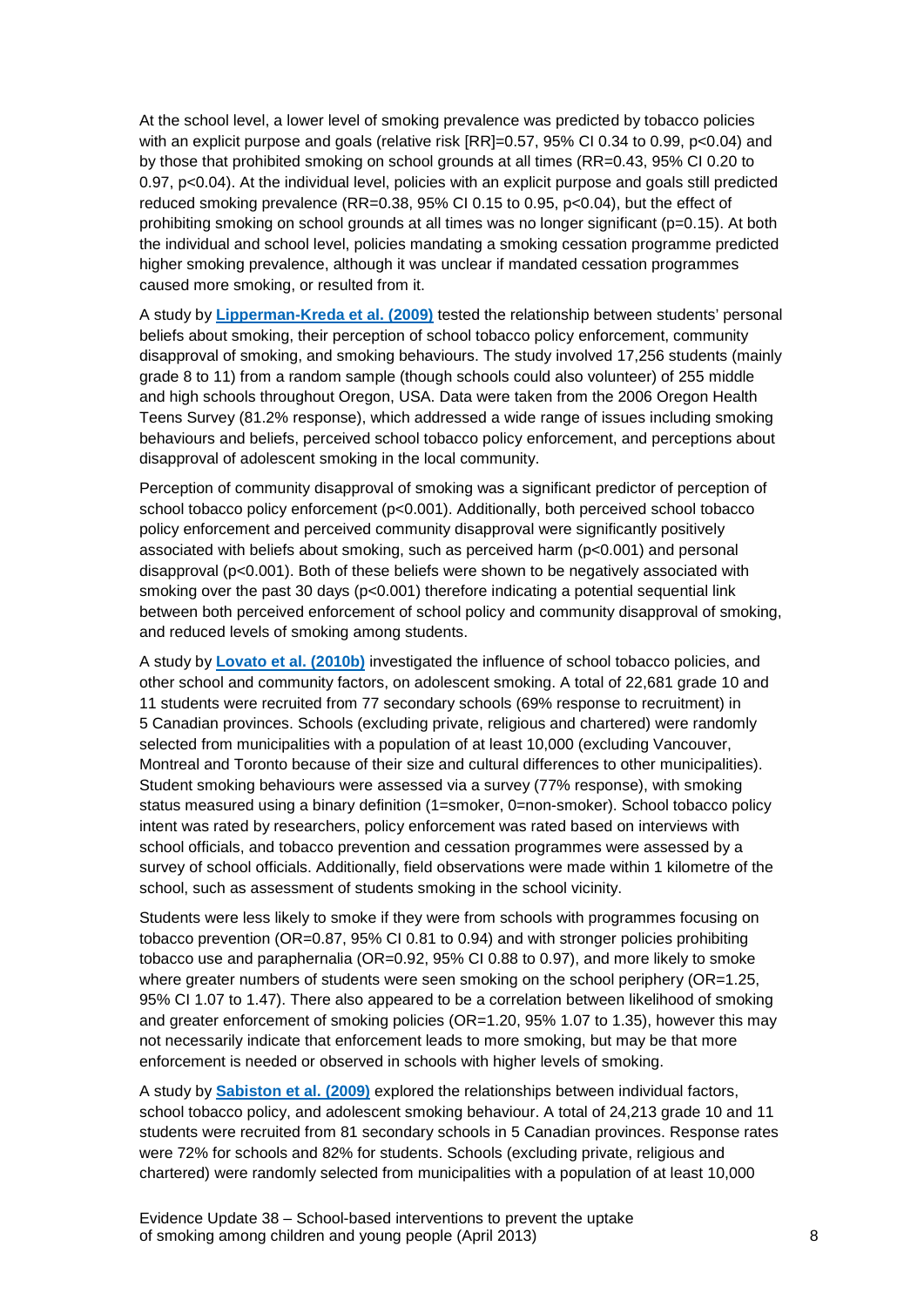(excluding Vancouver, Montreal and Toronto because of their size and cultural differences to other municipalities). Students' smoking behaviours were assessed via a survey. School tobacco policy intent was assessed and coded by researchers, policy implementation was rated based on interviews with school officials, and policy enforcement was assessed by researchers observing student smoking.

Smoking prevalence was lower in schools with a stronger policy intent for prohibition (OR=0.83, 95% CI 0.72 to 0.95) and for cessation services (OR=0.74, 95% CI 0.60 to 0.92), and also where policies were more strongly enforced (OR=0.90, 95% CI 0.81 to 1.00; all p<0.05). Students smoking on school property were associated with greater levels of smoking (OR=1.20, 95% CI 1.09 to 1.32, p<0.05).

Several limitations were common to most of the 5 cross-sectional studies, including that: much of the data about smoking behaviours and policy enforcement were self-reported which may have introduced bias; details of school policies were not provided therefore it was difficult to know exactly what constituted a good policy; data were cross-sectional and therefore no definitive causal links could be made; socioeconomic data were not provided; wider antismoking legislation outside of the school environment may have affected results but was not discussed; the US and Canadian settings may reduce applicability to the UK; and several studies had low response rates.

Taken together, the studies highlighted several themes common to school tobacco policies that appeared to reduce smoking prevalence. Effective policies seemed to be those that: are enforced (which may be more important than comprehensiveness); are strongly prohibitive (including prohibiting smoking at all times in all areas); and have explicit purpose and goals. Additionally, there appeared to be a potential effect of students' perception of both smoking disapproval by the wider community, and tobacco policy enforcement, which in turn may reduce smoking prevalence and promote normative support for policy approaches as part of an ecological approach. The evidence is in broad agreement with recommendations in [NICE](http://guidance.nice.org.uk/PH23)  [PH23](http://guidance.nice.org.uk/PH23) about the need for smokefree policies that apply to all and that are widely publicised.

A report of the Surgeon General by the [US Department of Health and Human Services \(2012\)](http://www.surgeongeneral.gov/library/reports/preventing-youth-tobacco-use/index.html) was also in broad agreement with both the new evidence and current recommendations of [NICE PH23,](http://guidance.nice.org.uk/PH23) recognising that 'school policies on tobacco use have been recommended as an important component of comprehensive, multicomponent efforts to prevent use. Overall, research has shown that, to be effective, tobacco-related policy needs to be enforced and should foster a proactive approach by schools to prevention.'

#### **Key references**

Adams ML, Jason LA, Pokorny S et al. (2009) [The relationship between school policies and youth](http://onlinelibrary.wiley.com/doi/10.1111/j.1746-1561.2008.00369.x/abstract)  [tobacco use.](http://onlinelibrary.wiley.com/doi/10.1111/j.1746-1561.2008.00369.x/abstract) Journal of School Health 79: 17–23 [\[NIH Public access author manuscript –](http://www.ncbi.nlm.nih.gov/pmc/articles/PMC2826219/) full text]

Lipperman-Kreda S, Grube JW (2009[\) Students' perception of community disapproval, perceived](http://ntr.oxfordjournals.org/content/11/5/531.short)  [enforcement of school antismoking policies, personal beliefs, and their cigarette smoking behaviors:](http://ntr.oxfordjournals.org/content/11/5/531.short)  [results from a structural equation modeling analysis.](http://ntr.oxfordjournals.org/content/11/5/531.short) Nicotine & Tobacco Research 11: 531–9

Lovato CY, Pullman AW, Halpin P et al. (2010a[\) The influence of school policies on smoking prevalence](http://www.cdc.gov/pcd/issues/2010/nov/09_0199.htm)  [among students in grades 5–9, Canada, 2004–2005.](http://www.cdc.gov/pcd/issues/2010/nov/09_0199.htm) Preventing Chronic Disease 7: A129

Lovato CY, Zeisser C, Campbell HS et al. (2010b[\) Adolescent smoking: Effect of school and community](http://www.sciencedirect.com/science/article/pii/S0749379710005106)  [characteristics.](http://www.sciencedirect.com/science/article/pii/S0749379710005106) American Journal of Preventive Medicine 39: 507–14

Sabiston CM, Lovato CY, Ahmed R et al. (2009) [School smoking policy characteristics and individual](http://rd.springer.com/article/10.1007/s10964-009-9422-z/fulltext.html)  perceptions of the school tobacco [context: are they linked to students' smoking status?](http://rd.springer.com/article/10.1007/s10964-009-9422-z/fulltext.html) Journal of Youth & Adolescence 38: 1374–87

#### **Supporting reference**

US Department of Health and Human Services (2012[\) Preventing tobacco use among youth and young](http://www.surgeongeneral.gov/library/reports/preventing-youth-tobacco-use/index.html)  [adults: A report of the Surgeon General](http://www.surgeongeneral.gov/library/reports/preventing-youth-tobacco-use/index.html)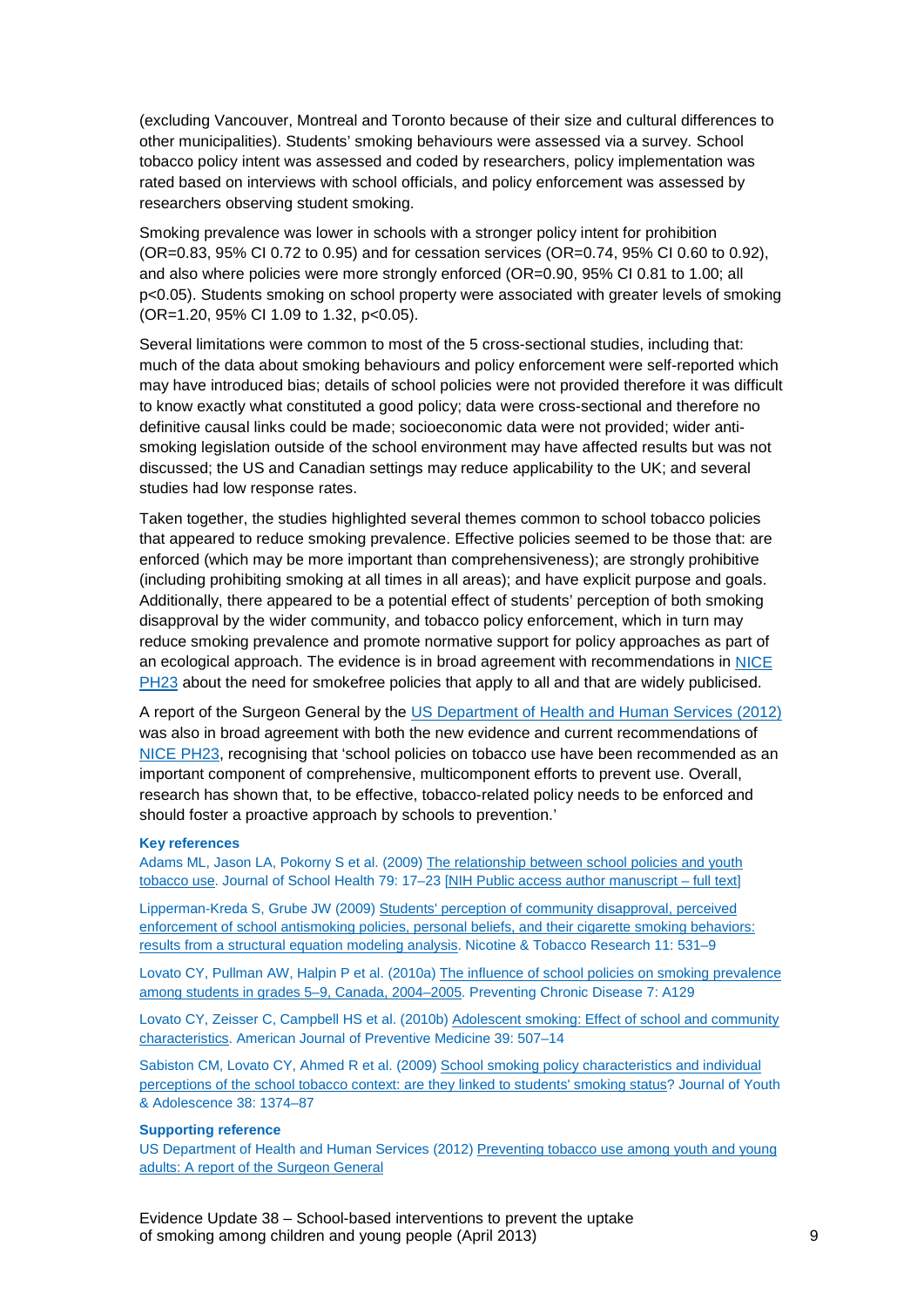# <span id="page-9-0"></span>1.2 [Adult-led interventions](http://publications.nice.org.uk/school-based-interventions-to-prevent-smoking-ph23/recommendations#recommendation-2-adult-led-interventions)

[NICE PH23](http://guidance.nice.org.uk/PH23) recommends that head teachers, school governors, teachers, support staff and others who work with primary and secondary schools and further education colleges (including Healthy Schools and Healthy Further Education leads, PSHE education coordinators, school nurses and counsellors), should integrate information about the health effects of tobacco use, as well as the legal, economic and social aspects of smoking, into the curriculum. They should also deliver interventions that aim to prevent the uptake of smoking.

The guidance makes several specific recommendations about the nature of the interventions that should be provided; the relevant aspects of these recommendations are discussed in the commentaries that follow.

#### **Pre-secondary school interventions**

[NICE PH23](http://guidance.nice.org.uk/PH23) recommends that smoking prevention interventions should be entertaining, factual and interactive, be tailored to age and ability, and include strategies for resisting the pressure to smoke.

A cluster randomised controlled trial (RCT) by **[Crone et al. \(2011\)](http://www.sciencedirect.com/science/article/pii/S0091743510004378)** examined the effects of a smoking prevention programme called 'But I don't smoke' among 1815 grade 5 and 6 pupils (the majority aged 10 or 11 years) from 151 classes in 121 Dutch elementary schools. Schools were randomly assigned to control (usual smoking prevention education) or to the intervention. The intervention comprised six 1-hour lessons (3 lessons provided in grade 5, and 3 lessons in grade 6) focusing on, for example, the consequences of smoking, expressing intentions not to smoke, attitudes toward smoking, and reacting to social pressure. The lessons involved activities such as role-playing and discussion of videos. Data about attitudes to smoking, social influences, and smoking behaviour were gathered by questionnaire before and after the lessons in grades 5 and 6, and an additional questionnaire was sent to students when they entered the first grade of secondary school. Effect sizes of the intervention on behavioural determinants were determined as a linear regression coefficient ('beta'), and analyses were adjusted for significant baseline differences between the groups such as paternal smoking (which was greater among controls) and smoking by the teacher (greater among intervention students).

Although some significant effects of the intervention were noted after the first set of lessons in grade 5 (such as fewer perceptions of the benefits of smoking, and lower perceived approval and prevalence of smoking among social networks), these effects were no longer significant after the lessons in grade 6. There were also no significant differences observed between the groups in either grade 5 or 6 for smoking prevalence. However, in secondary school (1 year after the intervention), versus the control group, the intervention group were significantly less likely to smoke (OR=0.59, 95% CI 0.35 to 0.99), and have a significantly greater intention not to smoke (beta=0.13, 95% CI 0.01 to 0.24). A sub-analysis of the secondary school data showed that these effects were only significant in girls, with female students in the intervention group significantly less inclined to start smoking (beta=0.21, 95% CI 0.04 to 0.37) and to smoke (OR=0.44, 95% CI 0.24 to 0.81) than those in the control group.

Limitations of the evidence included that: the transition to secondary school and differences between secondary schools may have affected results; there were some baseline differences between the groups (although these were adjusted for); secondary school data were available for only 57% of students (although the dropout rate was almost identical for each group); and data were self-reported.

The evidence suggests that a lesson-based smoking prevention programme prior to secondary school may have longer term preventive effects on smoking that continue into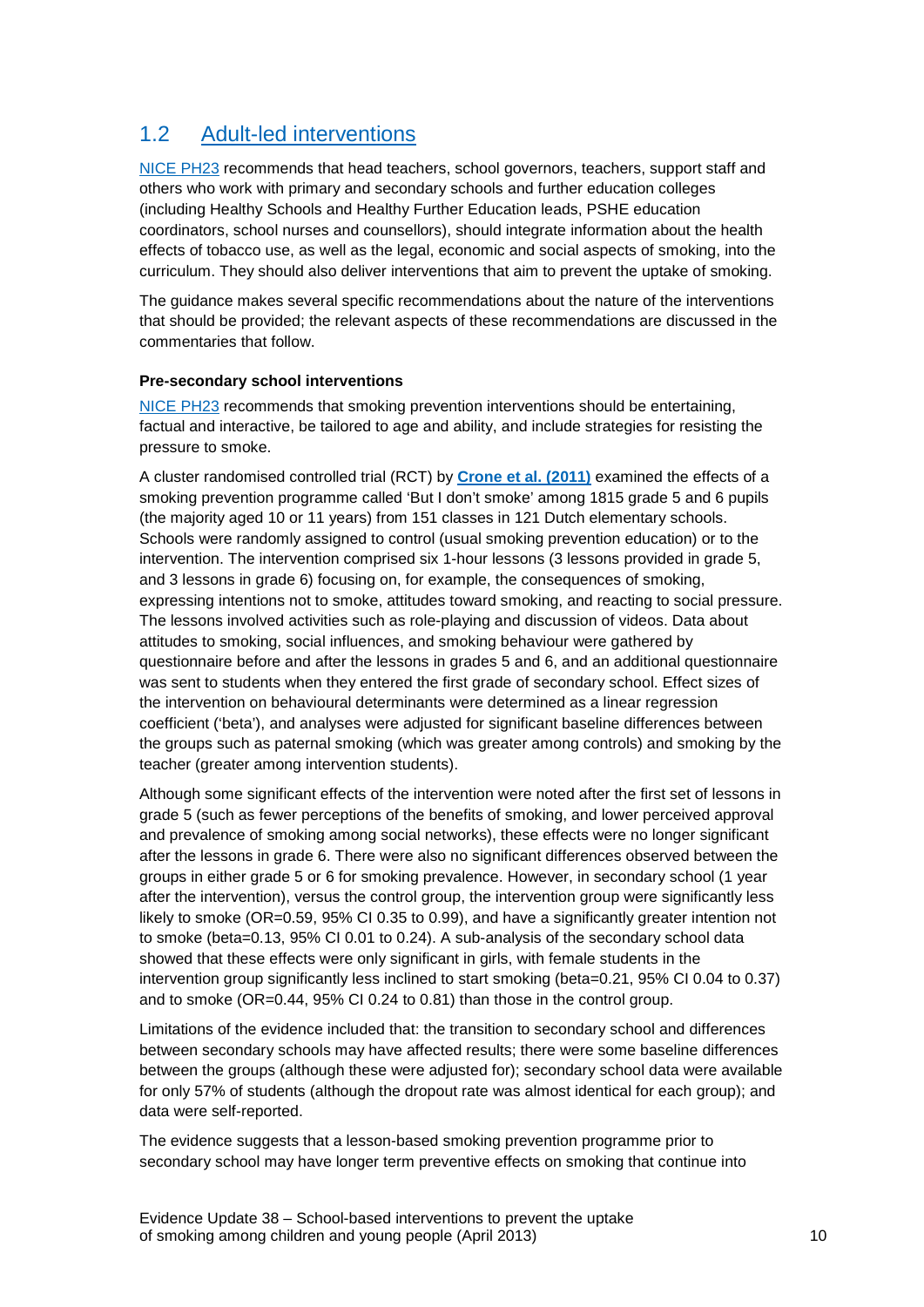secondary school, which is consistent with recommendations in [NICE PH23](http://guidance.nice.org.uk/PH23) to deliver interactive interventions to help resist smoking tailored to the appropriate age.

#### **Key reference**

Crone MR, Spruijt R, Dijkstra NS et al. (2011[\) Does a smoking prevention program in elementary](http://www.sciencedirect.com/science/article/pii/S0091743510004378)  [schools prepare children for secondary school?](http://www.sciencedirect.com/science/article/pii/S0091743510004378) Preventive Medicine 52: 53–9

#### **Smoking refusal strategies**

[NICE PH23](http://guidance.nice.org.uk/PH23) recommends that smoking prevention interventions should aim to develop decision-making skills through active learning techniques, and include strategies for enhancing self-esteem and resisting the pressure to smoke from the media, family members, peers and the tobacco industry.

An RCT by **[Conner and Higgins \(2010\)](http://psycnet.apa.org/journals/hea/29/5/529/)** investigated the long-term efficacy of 'implementation intentions' (a type of planned behaviour, in this case refusing cigarettes) in preventing uptake of smoking at 4-year follow-up among 397 adolescents (from an original cohort of 1338) aged 15 to 16 years. Participants were originally recruited aged 11 to 12 years from 65 classes in 20 schools from a single Local Education Authority in northern England. Classes were randomised to 1 of 4 groups: the implementation intentions intervention (planning how, where and when to resist smoking in various situations using simple responses to refuse cigarettes); a self-efficacy intervention (planning what to say to refuse to smoke); control group 1 (an implementation intention plan for completing homework); or control group 2 (a self-efficacy plan for completing homework). Participants from all groups were provided with the relevant intervention materials to complete, given antismoking materials, and were also asked to commit to not smoking. The intervention materials were then completed again, and the anti-smoking materials re-read, at 4, 8, 12, 16, 20 and 24 months after baseline. Data were gathered on smoking behaviours from all participants via questionnaire, and a random subset (n=305) were also breath-tested for carbon monoxide. A binary definition of smoking was used to interpret questionnaire responses, with smokers defined as those reporting a smoking frequency of at least 'sometimes'. Data were analysed with a multilevel model controlling for baseline smoking, gender, attitudes to smoking, and friends and family smoking.

At 4 years, those in the implementation intention group were significantly less likely to smoke according to analyses of both the questionnaire (OR=0.65, 95% CI 0.45 to 0.95) and the breath test (OR=0.15, 95% CI 0.03 to 0.79). Limitations of the evidence included that the time required to deliver the interventions was not clear, some of the data were self-reported (although similar results were seen with the objective breath-test measure), and there was a high drop-out rate of 70% at 4 years (although an intention-to-treat analysis was used to attempt to overcome bias).

The evidence suggests that forming repeated implementation intentions about how to refuse cigarettes may reduce smoking in the long term, which is consistent with recommendations in [NICE PH23](http://guidance.nice.org.uk/PH23) to offer interventions that help to resist the pressure to smoke.

A larger trial of implementation intentions is [currently underway in the UK.](http://www.controlled-trials.com/ISRCTN27596806/)

#### **Key reference**

Conner M, Higgins AR (2010[\) Long-term effects of implementation intentions on prevention of smoking](http://psycnet.apa.org/journals/hea/29/5/529/)  [uptake among adolescents: a cluster randomized controlled trial.](http://psycnet.apa.org/journals/hea/29/5/529/) Health Psychology 29: 529–38

#### **General substance abuse prevention programmes**

[NICE PH23](http://guidance.nice.org.uk/PH23) does not include specific recommendations about the delivery of smoking prevention interventions as part of a wider substance abuse prevention programme. Two different general substance abuse prevention programmes, that included a smoking prevention component, were examined by 4 recent studies.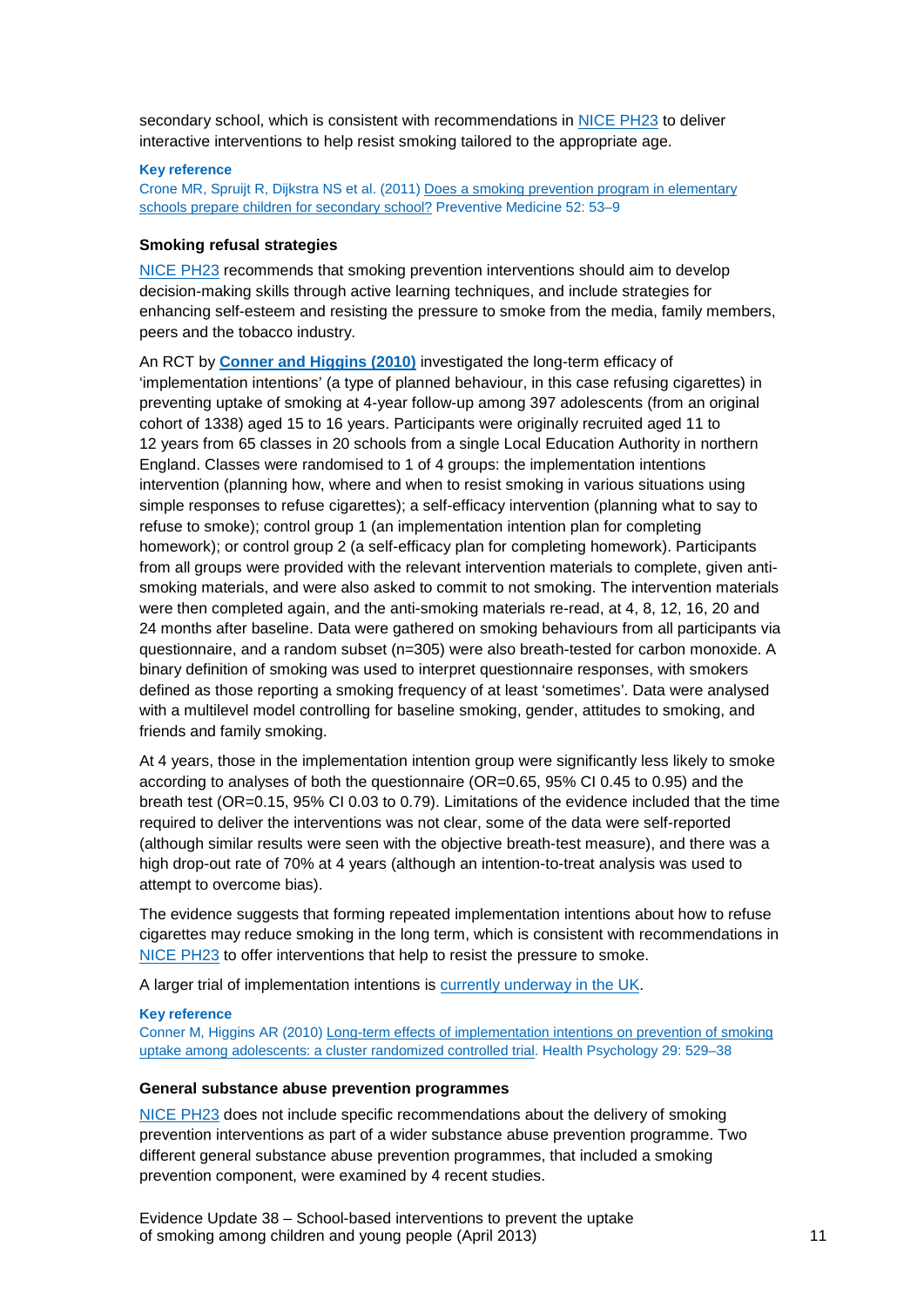#### *'Unplugged'*

['Unplugged'](http://www.eudap.net/Home.aspx) is a school-based substance abuse prevention programme for students aged 12 to 14 years that aims to tackle both experimental and regular use of alcohol, tobacco and illicit drugs. Following a 2.5-day training course, teachers deliver 12 weekly 1-hour lessons involving interactive activities and role-play, covering areas such as student's existing knowledge, the effects of tobacco, alcohol, and illicit drugs, the perceived versus actual prevalence of drug use, refusal skills, assertiveness, decision-making and coping strategies, and ending with personal goal setting. The Unplugged programme was recently investigated in 3 studies.

A cluster RCT by **[Faggiano et al. \(2010\)](http://www.sciencedirect.com/science/article/pii/S0376871609004384)** examined the effectiveness of Unplugged among 7079 pupils aged 12 to 14 years from 170 schools across 7 European countries (Austria, Belgium, Germany, Greece, Italy, Spain and Sweden). As well as examining the effect of the Unplugged intervention alone, 2 additional intervention arms were also included comprising Unplugged plus the addition of activities involving either peers or parents. Schools were grouped into 3 socioeconomic strata at the area level and then randomised to control (usual curriculum) or to 1 of the 3 intervention arms. Data on behavioural and psychometric outcomes related to tobacco, alcohol and drug use were collected from students via a questionnaire. The primary outcomes of the study were behavioural endpoints for tobacco, alcohol and illicit drugs use (although only tobacco outcomes are discussed here).

At 18-month follow-up (15 months after the end of the programme), although a lower increase in daily smoking was seen among the students exposed to Unplugged compared to those in the control group (5.5% versus 6.4%, p value not stated), an adjusted multilevel model did not show a statistically significant effect of the intervention for the outcomes of any smoking (prevalence odds ratio [POR]=0.94, 95% CI 0.80 to 1.11), frequent smoking (6 or more cigarettes per month; POR=0.89, 95% CI 0.72 to 1.09) or daily smoking (20 or more cigarettes per month; POR=0.92, 95% CI 0.73 to 1.16).

Limitations of the evidence included that: data were self-reported; the level of substance abuse at baseline differed between intervention and control arms (data not given) although these were accounted for in analyses; significantly more participants were retained during follow up in the intervention versus the control group (data not given) but sensitivity analyses did not appear to indicate any major impact on results; the continental European settings may limit transferability of results to the UK; a large amount of teacher training and classroom time was needed, which may not be viable in UK schools; levels of curriculum delivery varied (only 55% of enrolled classes implemented all 12 lessons, and 23% of classes received less than 6 lessons); and the intervention focused on a number of substance abuse issues as well as tobacco, complicating assessment of the intervention from a smoking prevention perspective.

A second cluster RCT by **[Gabrhelik et al. \(2012a\)](http://www.sciencedirect.com/science/article/pii/S0376871611005436)** assessed Unplugged among 1874 grade 6 students (typically aged 11 to 13 years) from 74 schools in 3 regions of the Czech Republic. Schools were obtained from the 3 regions by stratified random sampling and then randomised to control or to Unplugged (a revised version of the programme was used in this study, including shorter lessons of 45 minutes instead of 1 hour). Data on behavioural and psychometric outcomes related to tobacco, alcohol and drug use were collected from students via a questionnaire which also featured a drug knowledge test at the end. The primary outcomes of the study were behavioural endpoints for tobacco, alcohol and illicit drugs use (although only tobacco outcomes are discussed here). Data were available at the latest follow up for 94% of students, and the intervention was delivered at 100% fidelity with every class receiving all 12 Unplugged lessons.

A multi-level, Bonferroni-corrected analysis indicated that at 2-year follow-up versus control, the Unplugged programme had significantly reduced the level of any smoking (OR=0.75, 99.2% CI 0.59 to 0.95), daily smoking (6 or more cigarettes per day; OR=0.60, 99.2% CI 0.38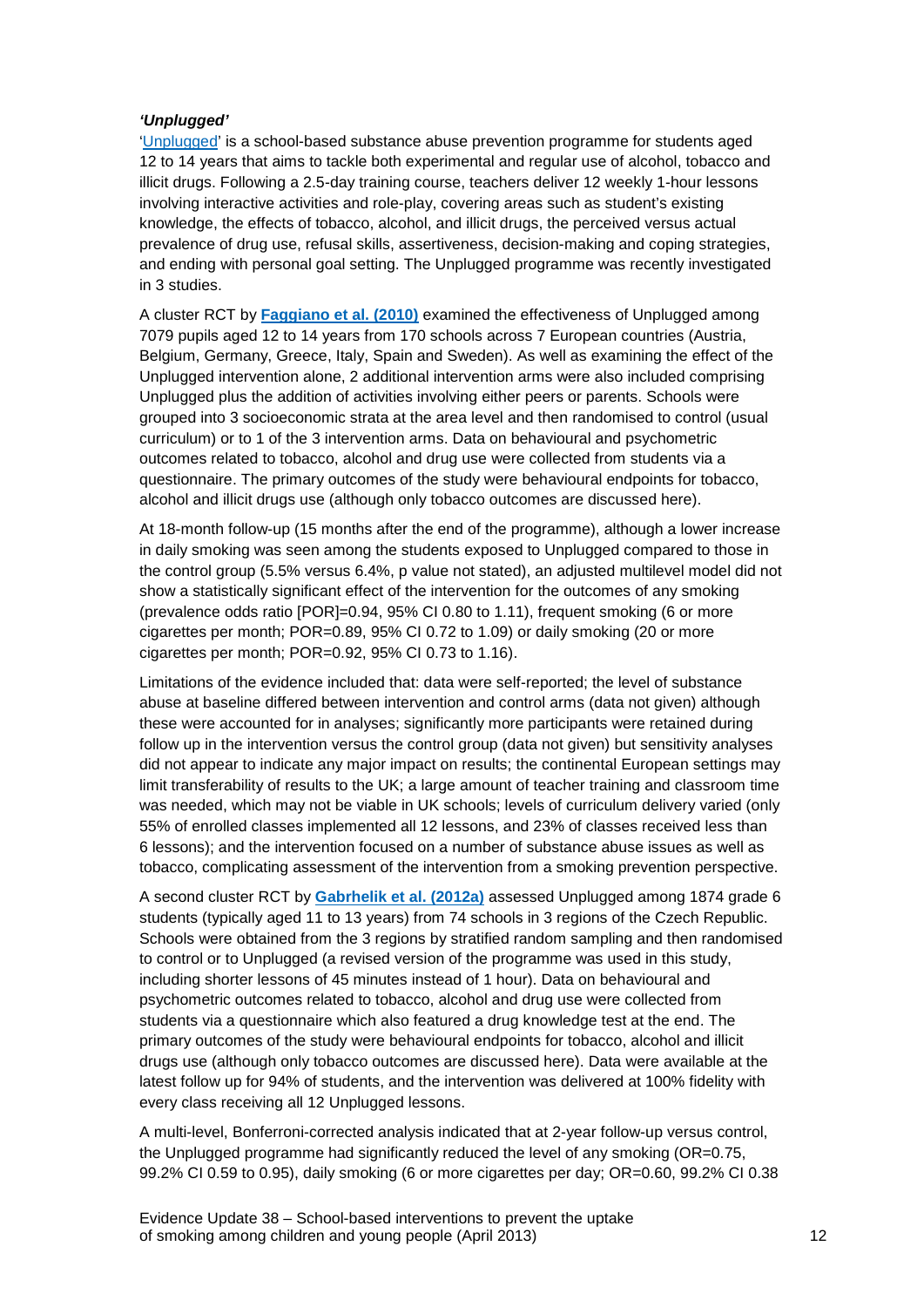to 0.96), and heavy smoking (20 or more cigarettes per day; OR=0.49, 99.2% CI 0.24 to 0.97). Similarly significant effects were also observed for all 3 smoking categories at 15 month follow-up, but effects varied at earlier time points (for example, no effect was seen for any categories at 1 month, and at 12 months there was an effect on any smoking but not daily or heavy smoking).

Limitations of the evidence included that: data were self-reported; 5 schools randomly assigned to control dropped out before the baseline survey and could not be replaced (whereas no intervention schools dropped out); the mechanism for delivering Unplugged in the trial (1 teacher working with 1 class) did not reflect the wider situation in schools in the Czech Republic (1 prevention worker assigned to all classes within a school), and also may not be generalisable to the UK; and differences between the Czech Republic and the UK, such as smoking rates, may limit relevance to the UK.

Finally, a sub-analysis of the RCT by Gabrhelik et al. (2012a) was performed by **[Gabrhelik et](http://www.sciencedirect.com/science/article/pii/S0306460312002250)  [al. \(2012b\)](http://www.sciencedirect.com/science/article/pii/S0306460312002250)** to examine the effect of Unplugged on trajectories in smoking behaviours in male and female students, using growth mixture modelling to estimate the impact of gender. Within the model, students were assigned to either of 2 trajectories to describe the progression of their smoking behaviour: slow escalators (91% of students), and moderate/rapid escalators (9% of students).

In both trajectory groups, more rapid increases in smoking were seen in females versus males ( $OR=1.17$ ,  $p=0.01$ ), but there was no significant difference in gender between the trajectory types (OR=1.02, p=0.98). However, among slow escalators, the Unplugged intervention had a significant effect on smoking behaviour versus those in the control group (OR=0.20, p<0.01), whereas for moderate/rapid escalators the effect of Unplugged was not significant (OR=0.43, p=0.08).

Taken together, the results from the 3 studies suggest variable efficacy of the Unplugged programme, but that in some settings it may help to reduce smoking in the long term. However, heterogeneity between the trials, and issues with external validity to the UK, prevent firm conclusions about Unplugged, and there is currently unlikely to be an impact on [NICE PH23.](http://guidance.nice.org.uk/PH23) Further work is needed to adapt and pilot Unplugged in a UK setting.

The evidence also suggests the possibility that Unplugged may be more effective among particular sub-groups of smokers, which begins to address the question of targeted versus universal smoking prevention interventions as set out in the [NICE research recommendation.](http://www.nice.org.uk/research/index.jsp?action=research&o=2030) Because Unplugged tackles smoking alongside other substance abuses, the evidence may also help inform another [NICE research recommendation](http://www.nice.org.uk/research/index.jsp?action=research&o=2029) about whether smoking prevention works best alone or in conjunction with a broader substance abuse prevention programme.

#### **Key references**

Faggiano F, Vigna-Taglianti F, Burkhart G et al. (2010) [The effectiveness of a school-based substance](http://www.sciencedirect.com/science/article/pii/S0376871609004384)  [abuse prevention program: 18-month follow-up of the EU-Dap cluster randomized controlled trial.](http://www.sciencedirect.com/science/article/pii/S0376871609004384) Drug & Alcohol Dependence 108: 56–64

Gabrhelik R, Duncan A, Miovsky M et al. (2012a[\) "Unplugged": a school-based randomized control trial](http://www.sciencedirect.com/science/article/pii/S0376871611005436)  [to prevent and reduce adolescent substance use in the Czech Republic.](http://www.sciencedirect.com/science/article/pii/S0376871611005436) Drug & Alcohol Dependence 124: 79–87

Gabrhelik R, Duncan A, Lee MH et al. (2012b[\) Sex specific trajectories in cigarette smoking behaviors](http://www.sciencedirect.com/science/article/pii/S0306460312002250)  [among students participating in the Unplugged school-based randomized control trial for substance use](http://www.sciencedirect.com/science/article/pii/S0306460312002250)  [prevention.](http://www.sciencedirect.com/science/article/pii/S0306460312002250) Addictive Behaviors 37: 1145–50

#### *'Project Toward No Drug Abuse'*

A cluster RCT by **[Sussman et al. \(2012\)](http://psycnet.apa.org/journals/hea/31/4/476/)** tested the efficacy of adding motivational interviewing-based booster sessions to ['Project Toward No Drug Abuse'](http://tnd.usc.edu/) (TND; an interactive classroom-based substance abuse prevention programme) among 1186 participants (mean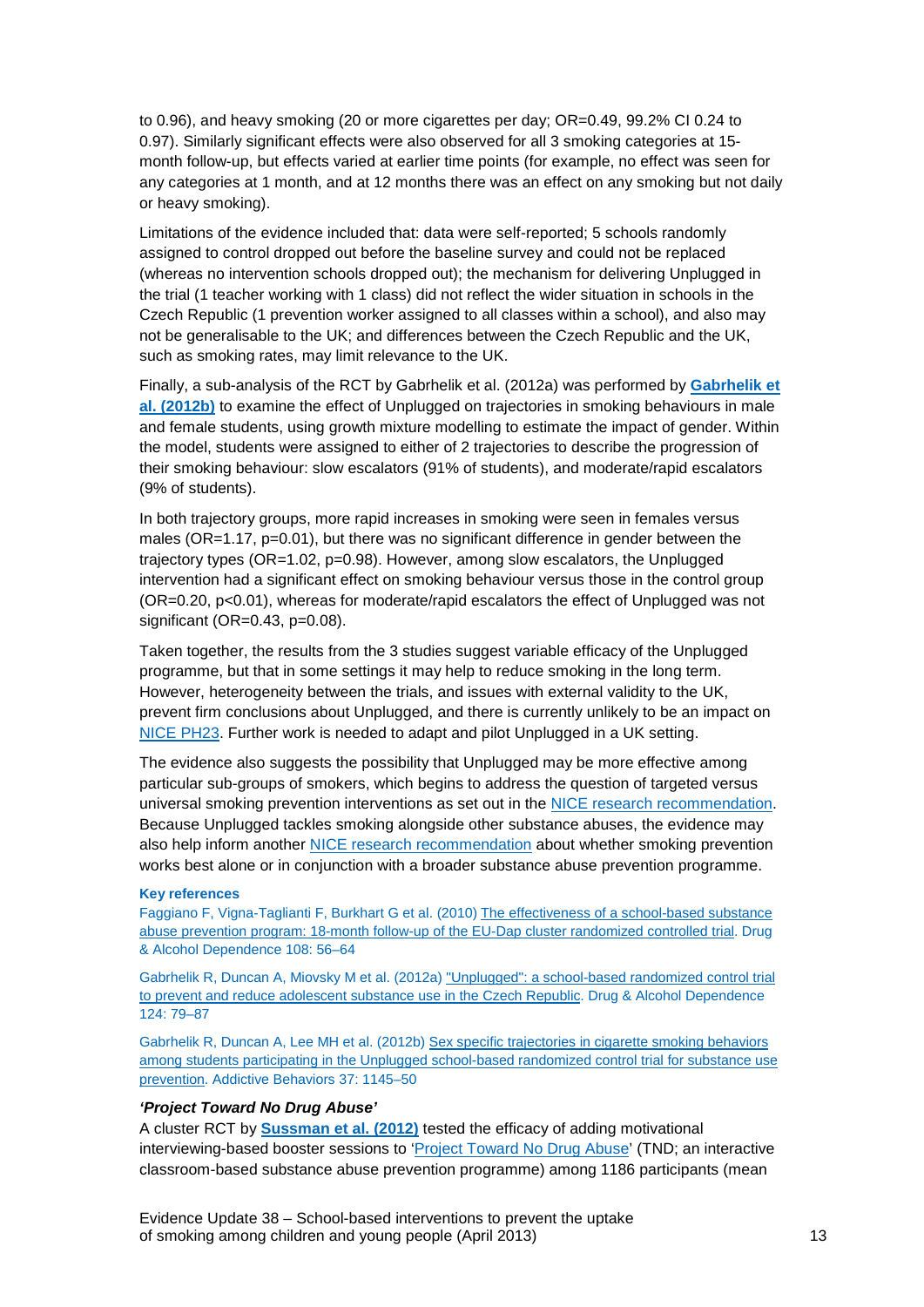age=16.8 years) from 24 high schools in 4 counties of southern California, USA. Schools were eligible if: they were within 75 miles of the project headquarters; they taught grades 9 to 12; they offered at least 2 classes and had a minimum of 60 students; and at least 5% of students were non-Hispanic White. A total of 61 candidate schools were identified, which were then assessed for 'drug-use risk' based on a list of criteria including, for example, low test scores. Schools were ranked according to drug-use risk, and then starting at the top of the list and working down, schools were recruited in batches of 3 (to ensure risk of drug use was similar across all groups) and then randomised to 1 of the 3 study arms: TND only, TND plus motivational interviewing booster (TND+MI), or control (usual drug-use prevention).

TND comprised 12 classroom lessons of 45 minutes delivered over 4 weeks by trained health educators, focusing on: motivation factors (such as beliefs about drug use); skills (social, selfcontrol, and coping skills); and decision-making (how to make decisions that lead to healthpromoting behaviours). The MI booster involved, ideally, 3 sessions of 20 minutes between participants and trained MI personnel, comprising a session 1 to 3 days after the classroom component (in person), and 2 further sessions at 3- to 4-month intervals (by telephone). Data were collected from participants via questionnaire about their use of several legal and illegal substances, and also about risky sexual behaviour (although only tobacco outcomes are discussed here). Different models were used to analyse data: a 'substance use status' model (outcomes assessed as binary indicators of whether a substance was used in the last 30 days); and a 'times of substance use' model (outcomes assessed in terms of the number of times a substance was used in the past 30 days).

For cigarette use after 1 year, no significant effect of TND (with or without MI) was seen with the 'substance use status' model ( $OR=0.80$ ,  $95\%$  CI 0.61 to 1.04,  $p=0.079$ ), but a significant effect was seen with the 'times of substance use' model (OR=0.87, 95% CI 0.77 to 0.99, p=0.035). A comparison of TND with and without MI did not indicate a significant effect of MI with either the substance use (p=0.481) or times of use (p=0.065) model.

Limitations of the evidence included that: participants attended an average of only 67% of TND lessons (although fidelity was high, with 86.1% of lessons including all content as prescribed); only 24% of participants in the TND+MI group received all 3 MI sessions; only 70.8% of participants completed surveys at 1 year (although attrition bias was examined and controlled for in data analyses); and the setting, student profile and intensive nature of the intervention may limit applicability to the UK.

The results of the intervention are mixed but evidence with some outcomes suggests that there may be an effect of TND on preventing smoking among older teenagers from schools with a high drug-use risk, but an MI component did not appear to provide an additional effect. This is consistent with recommendations in [NICE PH23](http://guidance.nice.org.uk/PH23) that interventions should be tailored to age, and should help develop skills in decision making and resisting pressure to smoke. Uncertainties about the transferability of the data mean further work is needed to adapt and pilot TND in a UK setting.

The targeting of TND to schools at high risk of drug abuse in this study may also provide useful information about targeted versus universal smoking prevention interventions as set out in the [NICE research recommendation.](http://www.nice.org.uk/research/index.jsp?action=research&o=2030) Because TND tackles smoking alongside other substance abuses, the evidence may also help inform another [NICE research](http://www.nice.org.uk/research/index.jsp?action=research&o=2029)  [recommendation](http://www.nice.org.uk/research/index.jsp?action=research&o=2029) about whether smoking prevention works best alone or in conjunction with a broader substance abuse prevention programme.

#### **Key reference**

Sussman S, Sun P, Rohrbach LA et al. (2012) [One-year outcomes of a drug abuse prevention program](http://psycnet.apa.org/journals/hea/31/4/476/)  [for older teens and emerging adults: evaluating a motivational interviewing booster component.](http://psycnet.apa.org/journals/hea/31/4/476/) Health Psychology 31: 476–85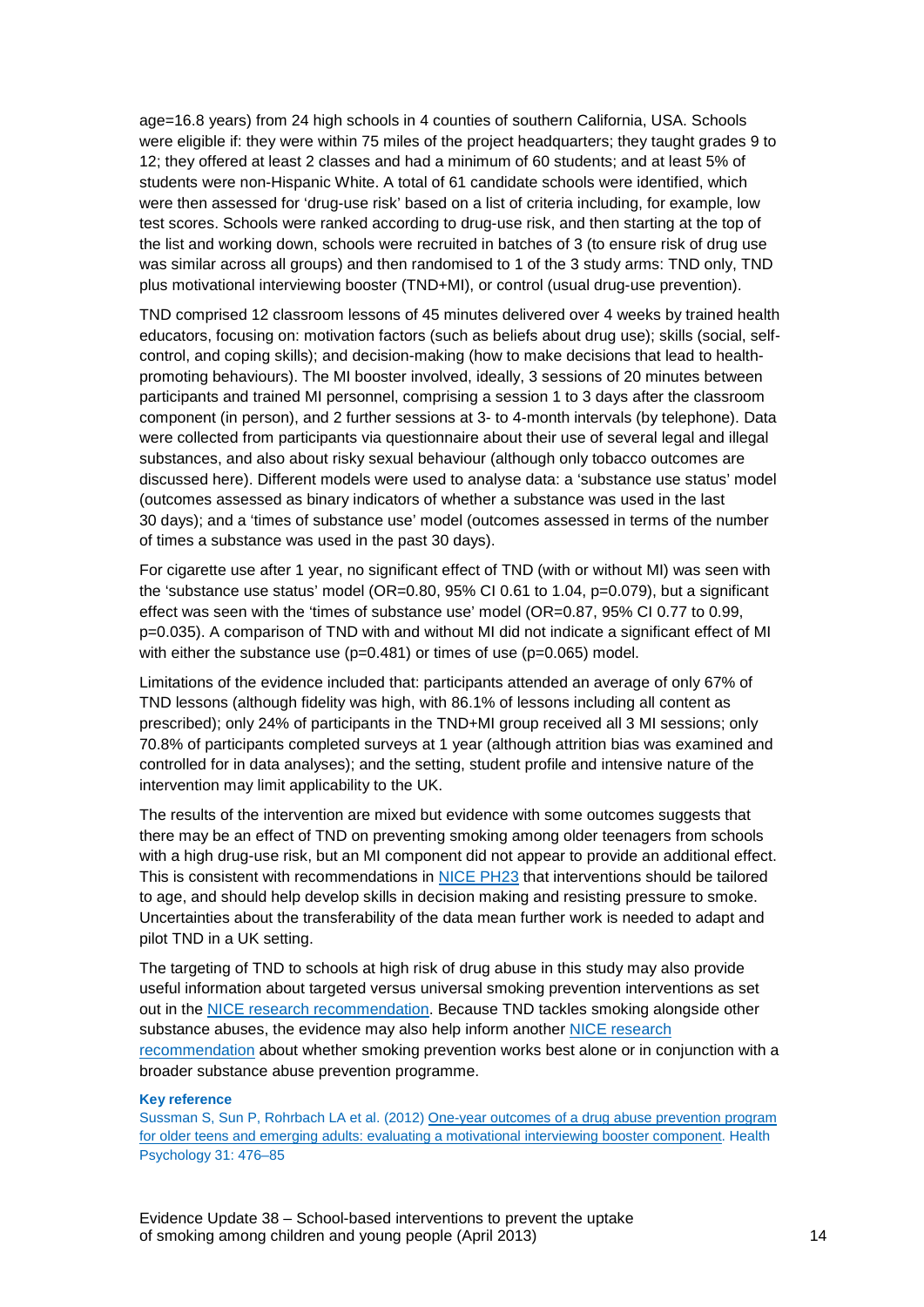#### **Incentive-driven competitions**

Although [NICE PH23](http://guidance.nice.org.uk/PH23) recommends that smoking prevention interventions should be entertaining and interactive, it makes no recommendations concerning the use of incentivedriven competitions. These types of competition were recently examined by 3 studies.

The ['Smokefree Class Competition'](http://www.smokefreeclass.info/) (SFC) is a European school-based intervention for children aged 11 to 14 years, where the whole class commit to not smoking for 6 months. To enter, at least 90% of pupils in the class must vote in favour of participation, and a contract is signed to state their intention to remain smokefree. Smoking status is self-monitored, and a monthly report is made to competition organisers that at least 90% of the class remain smokefree; if not they leave the competition. If at least 90% of the class are still not smoking after 6 months, they are entered into a lottery to win prizes. SFC was recently investigated in 2 studies.

A cluster RCT by **[Isensee et al. \(2012\)](http://jech.bmj.com/content/66/4/334.full)** examined SFC in 208 classes from 84 schools (n=3490 students, mean age=12.6 years) in the German state of Saxony-Anhalt. All secondary schools were eligible for the study, unless school closure was expected within 2 years, or the school was already involved in a tobacco control programme or had previously taken part in SFC. Schools were randomised (stratified by type of school) to either SFC (where classes could then agree to take part or decline) or control (usual curriculum). Data were collected via self-completed questionnaires at baseline and at 7, 12 and 19 months. At baseline, versus those agreeing to take part in SFC or controls, those who declined SFC had higher rates of lifetime smoking (p=0.018) and current smoking (p=0.009), and were from classes with a 'poorer climate' as judged by the teacher (p=0.001).

No effect of SFC on frequency of smoking initiation was seen among baseline lifetime never smokers during the study follow-up (data not presented), and no overall effect of SFC on current smoking frequency (measured on a scale of 1 to 5, where 1=no smoking and 5=daily smoking) was seen at any follow-up. However, a sub-analysis among baseline occasional smokers (those who smoked less than weekly prior to the intervention), suggested that smoking frequency was significantly reduced after SFC (versus a comparative group combining controls and those who declined SFC), at both 7 months (1.78 versus 2.14 respectively, p=0.001) and 12 months (1.53 versus 2.14 respectively, p<0.001); the result at 19 months was not significant. Additionally, risk of progression to established smoking among baseline lifetime experimental smokers was higher for those not participating in SFC (adjusted hazard ratio=1.45, 95% CI 1.00 to 2.10, p=0.047).

Limitations of the study included that the trial was set in a single, rural state of Germany which may have socioeconomic and cultural differences with other populations, potentially reducing the external validity of results. Also, data were gathered by self-reporting, with the risk that smoking habits may have been concealed in order to remain eligible for prizes (although inconsistent response patterns that may have indicated under-reporting were no different between groups). Additionally, there was substantial attrition across the groups (data from all follow-ups were available for only 62% of the sample), with more loss to follow-up among those offered SFC than controls, which may have affected results (although a statistical analysis of attrition did not reveal strong biases).

SFC was also assessed in a Cochrane review by **[Johnston et al. \(2012\)](http://onlinelibrary.wiley.com/doi/10.1002/14651858.CD008645.pub2/full)**. RCTs and non-RCTs of children aged 5 to 18 years in any setting with a minimum follow up of 6 months were included. Although studies of all types of smoking prevention incentives were eligible for the review, 6 of the 7 trials identified were of SFC (including the RCT by Isensee et al. 2012 discussed above). The primary outcome was smoking status at longest follow-up among those reported as non-smokers at baseline. Of the 7 included studies, only 5 trials (3 RCTs, 2 non-randomised trials; all of SFC) could be meta-analysed (n=6362 baseline non-smokers).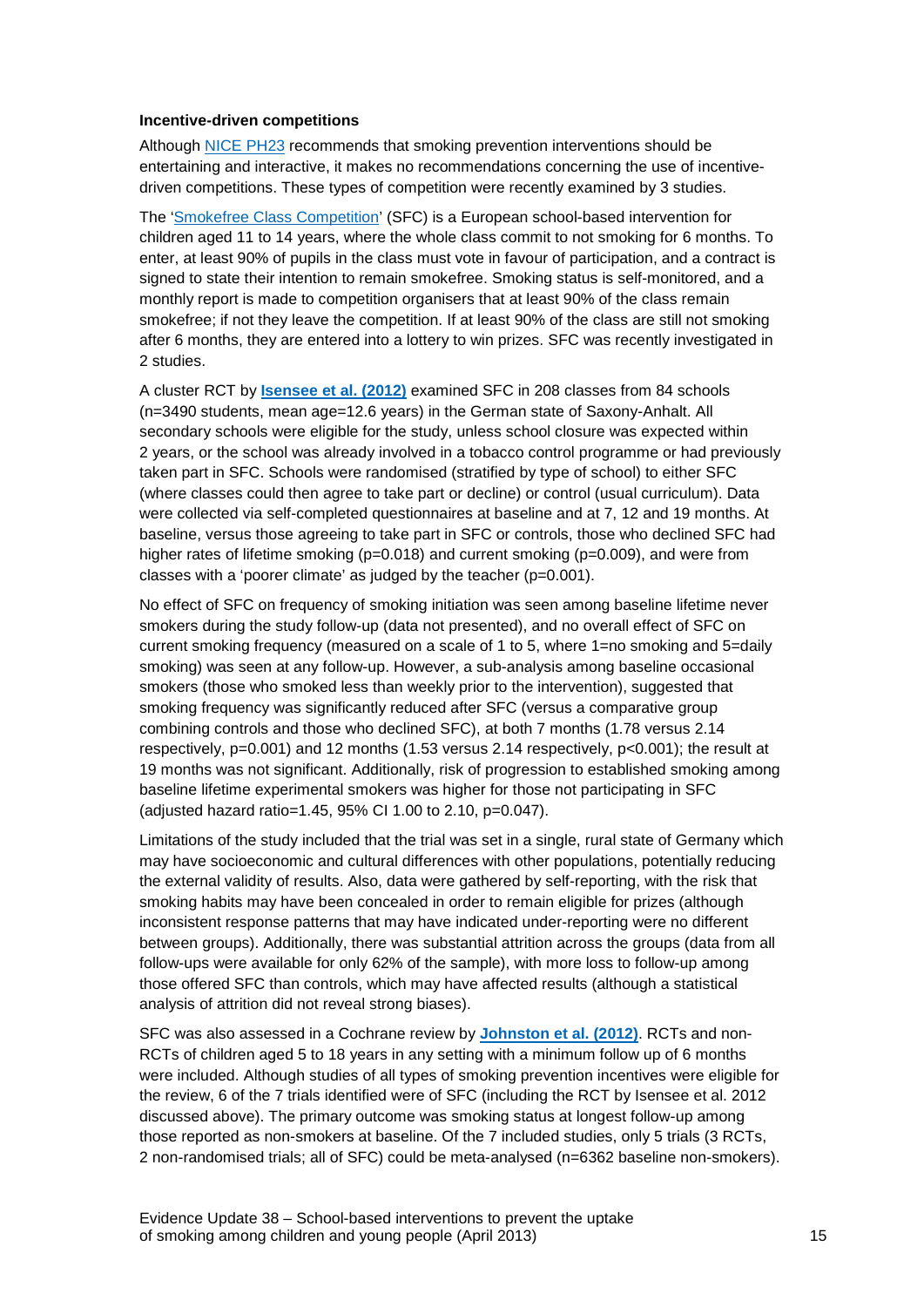Only 1 study reported a significant effect of SFC on smoking prevention at its longest followup (12 months), however when the review authors reanalysed the data (to take into account that it was a cluster trial), the effect was no longer significant. From pooled analysis of the RCTs identified, no significant effect of SFC was seen on long-term smoking prevention  $(RR=1.00, 95\%$  CI 0.84 to 1.19; 3 RCTs, n=3056). A similar result was seen with the nonrandomised trials (RR=0.81, 95% CI 0.61 to 1.08; 2 trials, n=3306). For the 1 trial not studying SFC, data could not be extracted for the primary outcome.

Limitations of the evidence included that: outcome data could not be extracted from all trials; only prevention (and not progression) of smoking was examined; most of the included studies suffered attrition bias at the longest follow-up; and although all included studies were cluster trials, only 3 performed appropriate analyses to adjust for this. The authors also noted that incentives may increase the risk of false claims by participants, as well as create the potential for bullying and isolation of smoking students. The review found little robust evidence of this, but noted that limited research on negative consequences of SFC had been done.

A study by **[Mercken et al. \(2012\)](http://her.oxfordjournals.org/content/27/3/459.short)** assessed differences in outcomes between lower and higher socioeconomic groups via secondary analyses of several trials of smoking prevention interventions. As part of this study, a secondary analysis of an RCT by [Crone et al. 2003](http://jech.bmj.com/content/57/9/675.full) was performed to examine the effect of socioeconomic status on outcomes with an incentivedriven smoking prevention competition (similar to SFC) in the Netherlands. The original RCT randomised 26 lower secondary education schools (n=2562 students, average age=13 years) to control (usual drug prevention) or the intervention. The intervention comprised some initial lessons about smoking, covering knowledge, attitude and social influence. The class then agreed not to start smoking (or to stop smoking) for the next 5 months. Classes in which less than 10% of students were smoking after 5 months entered a competition to win prizes. Socioeconomic status was measured by 2 parental indicators: education level, and work situation. Smoking behaviour was measured by questionnaire.

At 5 months, the intervention was seen to have a significant effect among those whose parents had a mid to high education level (OR=0.35, 95% CI 0.13 to 0.95) and those from a family with a parent working full-time (OR=0.57, 95% CI 0.33 to 0.97). The intervention did not however appear to be effective among those whose parents had a low education level, or were not in full-time work, which may suggest the potential for widening health inequalities. By 12 months, all significant effects of the intervention had disappeared.

Limitations of the evidence included that: self-reporting of smoking behaviours may have been influenced by the possibility of prizes; the setting may limit validity to the UK; socioeconomic analyses may depend on the indicators used and different indicators may give different results; socioeconomic indicators were self-reported; and the difference in effect between lower and higher socioeconomic groups may potentially have been caused by the intervention being implemented differently between these groups.

Currently, [NICE PH23](http://guidance.nice.org.uk/PH23) does not make specific mention of SFC or other incentive-driven interventions. There now appears to be evidence that SFC may not prevent smoking initiation among non-smoking children and adolescents in the long term, and similar schemes could also possibly widen health inequalities in the short term. Because of the potential appeal to schools as an entertaining and interactive intervention in line with current guidance, it may be useful to draw attention to issues with these types of intervention. This evidence may therefore have a potential impact on [NICE PH23,](http://guidance.nice.org.uk/PH23) although the details of any impact are outside the scope the Evidence Update. Decisions on how the new evidence may impact guidance will not be possible until the guidance is reviewed by NICE following its published processes and methods.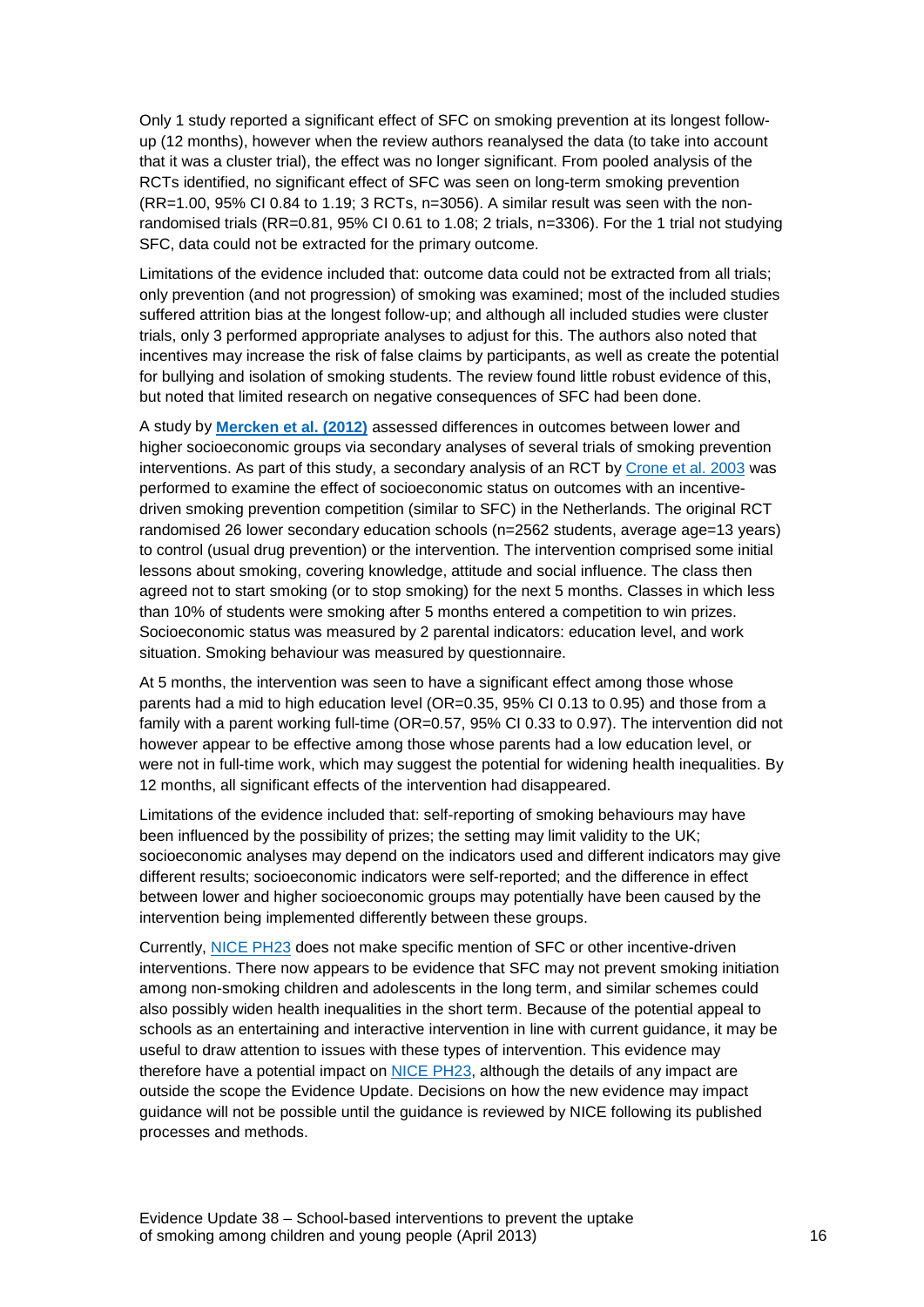#### **Key references**

Isensee B, Morgenstern M, Stoolmiller M et al. (201[2\) Effects of Smokefree Class Competition 1 year](http://jech.bmj.com/content/66/4/334.full)  [after the end of intervention: a cluster randomised controlled trial.](http://jech.bmj.com/content/66/4/334.full) Journal of Epidemiology & Community Health 66: 334–341

Johnston V, Liberato S, Thomas D (2012[\) Incentives for preventing smoking in children and](http://onlinelibrary.wiley.com/doi/10.1002/14651858.CD008645.pub2/full)  [adolescents.](http://onlinelibrary.wiley.com/doi/10.1002/14651858.CD008645.pub2/full) Cochrane Database of Systematic Reviews issue 10: CD008645

Mercken L, Moore L, Crone MR et al. (2012) [The effectiveness of school-based smoking prevention](http://her.oxfordjournals.org/content/27/3/459.short)  interventions among low- [and high-SES European teenagers.](http://her.oxfordjournals.org/content/27/3/459.short) Health Education Research 27: 459–69

#### **Supporting reference**

Crone MR, Reijneveld SA, Willemsen MC et al. (2003[\) Prevention of smoking in adolescents with lower](http://jech.bmj.com/content/57/9/675.full)  [education: a school based intervention study.](http://jech.bmj.com/content/57/9/675.full) Journal of Epidemiology and Community Health 57: 675– 80

#### **Web-assisted interventions**

[NICE PH23](http://guidance.nice.org.uk/PH23) recommends that smoking prevention interventions should be entertaining, factual and interactive, aim to develop decision-making skills through active learning techniques, and include strategies for enhancing self-esteem and resisting the pressure to smoke.

An RCT by **[Norman et al. \(2008\)](http://psycnet.apa.org/journals/hea/27/6/799/)** evaluated a classroom-based, web-assisted smoking prevention and cessation programme among 1402 grade 9 to 11 students from 81 classes in 14 secondary schools in Toronto, Canada. Schools were selected by stratified sampling to balance size, neighbourhood and other unique characteristics (such as single-sex) to reflect the community and population. Schools could refer other schools to the study. Participants were individually randomised to the intervention or to control. The intervention comprised a single 1-hour classroom session, including a 20-minute interactive task on 'the Smoking Zine' website (combining interactive quizzes and self-assessments to help resist pressures to smoke and promote self-efficacy), a short period filling in their scores from the website in a journal, and finally a 10-minute small-group motivational interview with a counsellor or public health nurse. Monthly tailored emails were then sent for 6 months after the classroom session to support ongoing change. Participants in the control group performed a similar, nonsmoking related, web-based activity. The main outcomes of resistance to smoking, intentions to smoke, and cigarette use, were assessed via questionnaire. The rate of follow-up at 6 months was 87%.

The intervention maintained the level of resistance to smoking among those with the highest baseline resistance, whereas among the control group, the proportion of those reporting high levels of resistance to smoking had decreased by 3-month follow up (p<0.05). For intention to smoke, there was a spike at 3-month follow-up in the proportion of those with high intentions to smoke among the control group, but a continued decline among those in the intervention group (p<0.05). However, no significant differences in intention to smoke were seen among those classed as non-smokers at baseline. For cigarette use, those who received the intervention were less likely to take up heavy smoking than those receiving control (p<0.05).

Limitations of the evidence included that: follow-up was short-term; randomisation was at the individual and not class level, meaning students who received the web intervention may have shared lessons learned with friends from the control group; the intervention programme was treated as a whole and individual components were not analysed; and fewer smokers (77%) than non-smokers (92%) were followed up at 6 months.

Although limited, the evidence suggests that a web-based programme may help to prevent smoking among some groups of students, and may be a tool for consideration alongside other forms of adult-led interventions. Programmes of this nature are consistent with current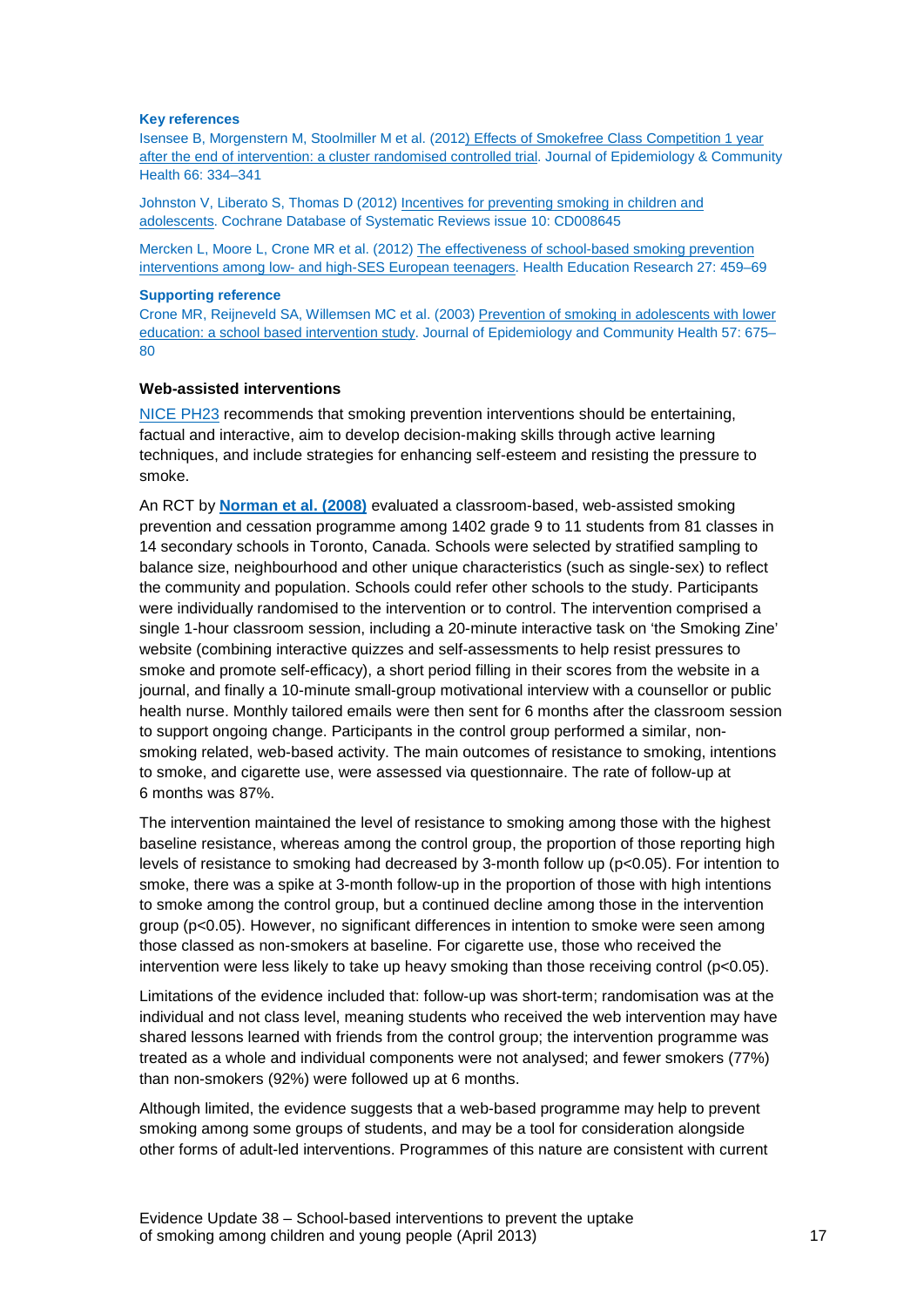recommendations to provide entertaining and interactive interventions that help to resist smoking, therefore the evidence is unlikely to have an impact on [NICE PH23.](http://guidance.nice.org.uk/PH23)

#### **Key reference**

Norman CD, Maley O, Li X et al. (2008[\) Using the internet to assist smoking prevention and cessation in](http://psycnet.apa.org/journals/hea/27/6/799/)  [schools: a randomized, controlled trial.](http://psycnet.apa.org/journals/hea/27/6/799/) Health Psychology 27: 799–810

#### **Components of effective adult-led school programmes**

The recent report of the Surgeon General by the [US Department of Health and Human](http://www.surgeongeneral.gov/library/reports/preventing-youth-tobacco-use/index.html)  [Services \(2012\)](http://www.surgeongeneral.gov/library/reports/preventing-youth-tobacco-use/index.html) noted that 'school-based programmes, with evidence of effectiveness, containing specific components, can produce at least short-term effects and reduce the prevalence of tobacco use among school-aged youth'. It stated that the most effective programmes were those that are interactive, address social influences, include components on intentions not to use tobacco, use peer leaders, add community components, include life skills practice, and contain at least 15 sessions including some up to at least grade 9.

This is in broad agreement with the new evidence and the recommendations of [NICE PH23.](http://guidance.nice.org.uk/PH23)

### <span id="page-17-0"></span>1.3 [Peer-led interventions](http://publications.nice.org.uk/school-based-interventions-to-prevent-smoking-ph23/recommendations#recommendation-3-peer-led-interventions)

#### **The ASSIST (A Stop Smoking in School Trial) programme**

[NICE PH23](http://guidance.nice.org.uk/PH23) recommends that head teachers, school governors, teachers, support staff in secondary schools and others who work with them (including Healthy Schools leads, PSHE education coordinators, school nurses and counsellors) should consider offering evidencebased, peer-led interventions aimed at preventing the uptake of smoking such as the ASSIST programme.

#### *Cost effectiveness of ASSIST*

**[Hollingworth et al. \(2012\)](http://ntr.oxfordjournals.org/content/14/2/161.short)** performed a cost effectiveness analysis of the ASSIST programme based on a cluster RCT by [Campbell et al. \(2008\).](http://www.sciencedirect.com/science/article/pii/S0140673608606923) ASSIST involves training students to act as supporters to encourage their peers not to smoke. The original RCT took place between 2001 and 2002, and involved 10,730 students aged 12 to 13 years, from 59 secondary schools in England and Wales randomised to receive the ASSIST programme or usual smoking education. For the cost analysis, the hours spent working on the programme during the trial were totalled for all individuals involved (including health promotion specialists, ASSIST trainers and teachers) and multiplied by 2008 unit costs. Other costs such as travel expenses and training materials were inflated to 2008 values.

A total of 17,909 hours were worked on the ASSIST programme across the 30 intervention schools, of which 3485 hours were contributed by paid staff (the 14,424 hours contributed by student peer supporters were not factored into the cost analysis). The total cost of delivering ASSIST, including additional expenses, was £169,865. The mean cost per school was £5662, equivalent to £32 per student (95% CI £29.70 to £33.80). The results from the RCT indicated that after 2 years, 85.6% of the intervention group and 83.5% of controls were not smoking (a 2.1% reduction in smoking prevalence with ASSIST). Dividing the mean cost per student (weighted by year group size) by the difference in the proportion of students smoking between the 2 trial arms gave an incremental cost-effectiveness ratio of £1500 (95% CI £669 to £9947), representing the cost per additional student not smoking at 2-year follow-up. It was also noted that using employed ASSIST trainers rather than private contractors reduced the average cost per student by £6. The authors concluded that the intervention was costeffective, although this was based on assumptions about a reduction in adolescent smoking leading to reduced smoking prevalence in adulthood. No specific analyses of potential healthcare savings or quality-adjusted life years were performed.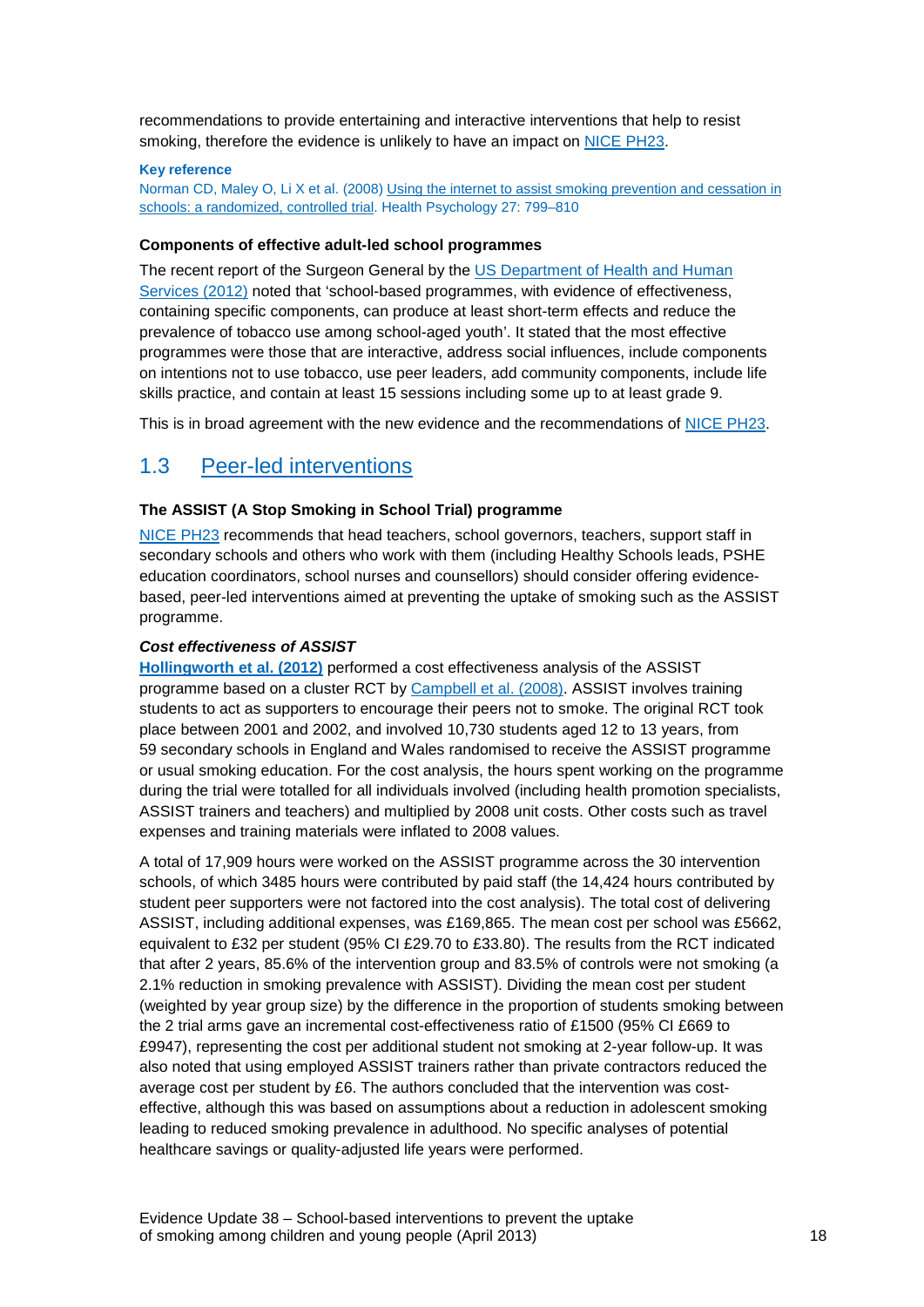Limitations of the evidence included that peer supporters' time was not part of the cost analysis (although monetary costs would have been difficult to assign). Additionally, 'usual smoking education' varied across the schools not participating in ASSIST which may have introduced confounding effects. Finally the study measured outcomes at 2 years, therefore whether the effects of the intervention would continue into adulthood, and whether the intervention would be cost-effective in the longer term, are unclear.

Although the study did not formally calculate cost effectiveness, the authors suggested that ASSIST is likely to be cost-effective, consistent with its recommendation for use in [NICE](http://guidance.nice.org.uk/PH23)  [PH23.](http://guidance.nice.org.uk/PH23) Knowing the mean cost per student of £32 may also be useful for schools.

Additional information about the study by Hollingworth et al. (2010) is also available from an independent [critical appraisal report](http://www.crd.york.ac.uk/CRDWeb/ShowRecord.asp?AccessionNumber=22012005486&UserID=0) produced for the Centre for Reviews and Dissemination's NHS Economic Evaluation Database.

#### *Socioeconomic analysis of ASSIST*

As part of the study by **[Mercken et al. \(2012\)](http://her.oxfordjournals.org/content/27/3/459.short)**, a secondary analysis of the RCT by Campbell et al. (2008) was performed to examine the effect of socioeconomic status on outcomes with the ASSIST programme. Three indicators of socioeconomic status were used: family affluence, free school meal entitlement, and school location in the South Wales valleys (a deprived area). A multi-level model assessed the effect of ASSIST for the 3 categories.

For family affluence score, a significant effect of ASSIST was seen among those with low scores (OR=0.71, 95% CI 0.54 to 0.93) and high scores (OR=0.68, 95% CI 0.52 to 0.90), but not among those with mid scores. There was also a significant effect of ASSIST among those who attended schools in the valleys (OR=0.53, 95% CI 0.32 to 0.89). No significant effects were seen with free school meals. Sub-analyses by gender revealed significant effects of ASSIST among girls with low family affluence scores (OR=0.59, 95% CI 0.42 to 0.83) and girls attending valley schools (OR=0.40, 95% CI 0.21 to 0.76), but no significant effects were seen in any of the sub-analyses of boys.

Limitations of the evidence included that: it was not clear which follow-up data from the original RCT were used; socioeconomic analyses may depend on the indicators used and different indicators may give different results; some socioeconomic indicators were selfreported; lower participant numbers for the sub-analyses may reduce the validity of findings; and there is a possibility that ASSIST could have been implemented differently between lower and higher socioeconomic groups.

The evidence suggests that ASSIST may be more effective among specific socioeconomic groups, particularly girls of lower socioeconomic status. This is unlikely to have an impact on [NICE PH23](http://guidance.nice.org.uk/PH23) but it provides useful information about mediators of the effect of the programme and its potential in reducing health inequalities. The evidence may also help to address questions about the impact that factors such as socioeconomic group may have on the effectiveness of interventions to prevent the uptake of smoking as per the [NICE research](http://www.nice.org.uk/research/index.jsp?action=research&o=2026)  [recommendation.](http://www.nice.org.uk/research/index.jsp?action=research&o=2026)

#### **Key reference**

Hollingworth W, Cohen D, Hawkins J et al. (2012) Reducing smoking in adolescents: cost-effectiveness [results from the cluster randomized ASSIST \(A Stop Smoking In Schools Trial\).](http://ntr.oxfordjournals.org/content/14/2/161.short) Nicotine & Tobacco Research 14: 161–8

#### **Supporting references**

Campbell R, Starkey F, Holliday J et al. (2008[\) An informal school-based peer-led intervention for](http://www.sciencedirect.com/science/article/pii/S0140673608606923)  [smoking prevention in adolescence \(ASSIST\): a cluster randomised trial.](http://www.sciencedirect.com/science/article/pii/S0140673608606923) Lancet 371: 1595–602

Centre for Reviews and Dissemination (2012) [Reducing smoking in adolescents: cost-effectiveness](http://www.crd.york.ac.uk/CRDWeb/ShowRecord.asp?AccessionNumber=22012005486&UserID=0)  [results from the cluster randomized ASSIST \(A Stop Smoking In Schools Trial\).](http://www.crd.york.ac.uk/CRDWeb/ShowRecord.asp?AccessionNumber=22012005486&UserID=0) NHS Economic Evaluation Database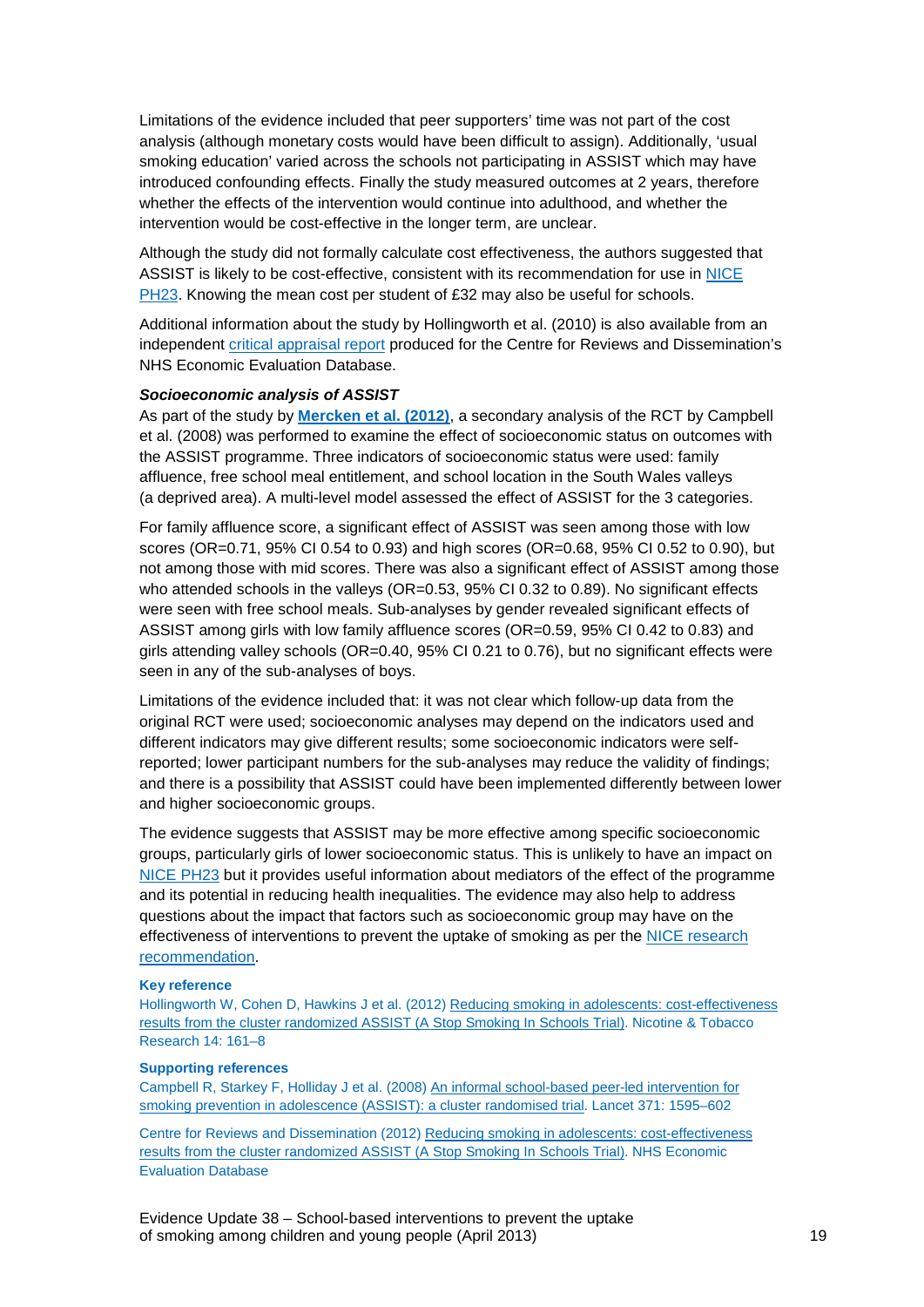## <span id="page-19-0"></span>1.4 [Training and development](http://publications.nice.org.uk/school-based-interventions-to-prevent-smoking-ph23/recommendations#recommendation-4-training-and-development)

No new key evidence was found for this section.

### <span id="page-19-1"></span>1.5 [Coordinated approach](http://publications.nice.org.uk/school-based-interventions-to-prevent-smoking-ph23/recommendations#recommendation-5-coordinated-approach)

[NICE PH23](http://guidance.nice.org.uk/PH23) recommends that government departments, school inspectorates, school governing bodies and school commissioners, children's trusts, local authorities (in particular, children and young people's services, trading standards and environmental health officers), Connexions or Integrated Youth Support Services, primary care trusts, regional and national health commissioners, and local tobacco control alliances, should ensure that smoking prevention interventions in schools and other educational establishments are part of a local tobacco control strategy. They should also ensure that schools and other educational establishments deliver evidence-based smoking prevention interventions that are integrated into the curriculum, PSHE education and work associated with Healthy Further Education and Healthy Schools status.

#### **Community, school and university partnerships**

**[Spoth et al. \(2011\)](http://www.ajpmonline.org/article/S0749-3797(11)00002-X/abstract)** examined the long-term findings from an RCT of a community–university partnership model designed to prevent substance misuse and related problems. The trial involved 11,960 grade 6 students (90% of those eligible) from 28 community school districts of Iowa and Pennsylvania, USA. Communities were eligible to participate if they had a school district enrolment between 1300 and 5200 students, and if at least 15% of students were eligible for free or subsidised school lunches. Pairs of communities were matched on school district size and location and then randomised to the PROSPER (promoting school–university partnerships to enhance resilience) intervention, or to control (usual programming). The PROSPER model comprised 3 components: local community teams linked with public schools; a team of university researchers; and a prevention coordinator team to liaise between the community and university teams. This model then guided the selection and delivery of several evidence-based interventions.

The local teams first selected 1 of 3 available family-focused interventions; all 14 teams chose the 7-session 'Strengthening Families Programme'. In the second year of the study, teams selected 1 of 3 school-based interventions (each consisting of 11–15 classroom sessions delivered in most cases by a regular teacher). Six teams chose 'All Stars' (based on social learning and problem behaviour theory), 4 chose 'Life Skills Training' (also guided by social learning and problem behaviour theory), and 4 chose 'Project ALERT' (based on the social influence model of prevention). Some intervention communities then also held booster sessions. Programme content fidelity ranged from 89% to 91% across all programmes. Data were collected from students for 4.5 years of follow-up via questionnaires about the use of several legal and illegal drugs (although only tobacco outcomes are discussed here), and about 'new users' (those initiating substance use having reported no lifetime use at baseline). Data from all time points were available for 88% of eligible students.

From an intention-to-treat, multilevel analysis of covariance, the PROSPER intervention had a significant effect on both past-month tobacco use (relative reduction=16.1%, p=0.067) and new tobacco users (relative reduction=13.1%, p=0.028). Growth trajectory analyses also showed significantly slower growth in the intervention group for both new tobacco users  $(p=0.008)$  and past-month tobacco use  $(p=0.023)$ . At an earlier 18-month follow-up, no significant effects on tobacco use were seen.

Study limitations included: issues of generalisability (the study was conducted in 2 states of the USA in small communities with populations of 7000 to 44,500, and participants were primarily white); and that all substance use outcomes were self-reported.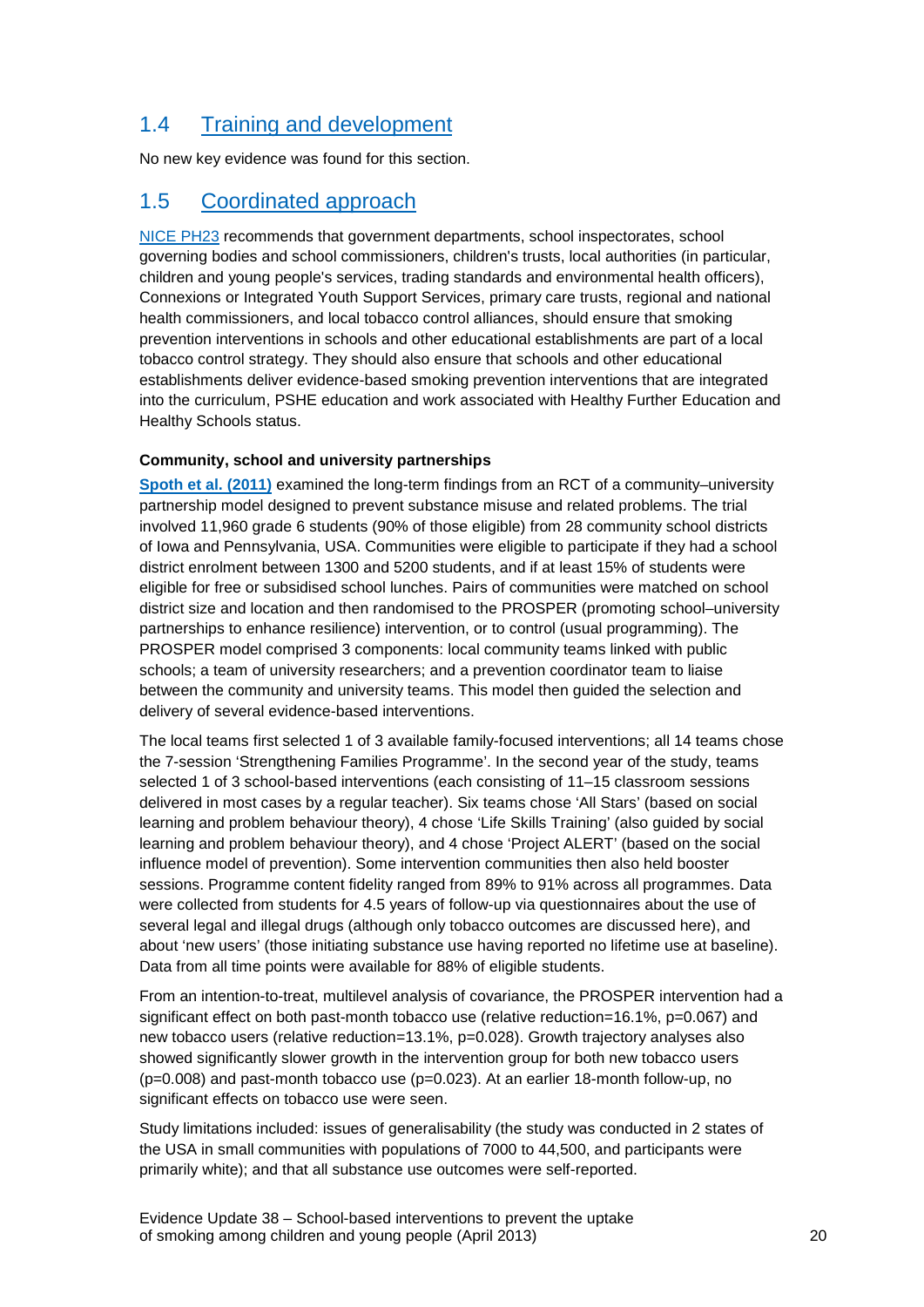The evidence suggests that implementing school-based sessions on resisting substance use as part of a wider community and university partnership appears to reduce smoking in the longer term (although the study setting may limit applicability to the UK). This is consistent with recommendations in [NICE PH23](http://guidance.nice.org.uk/PH23) to deliver evidence-based substance use prevention interventions in the school curriculum as part of a local tobacco control strategy.

The Strengthening Families Programme referred to above is [currently being trialled in the UK.](http://www.controlled-trials.com/ISRCTN63550893)

#### **Key reference**

Spoth R, Redmond C, Clair S et al. (2011) Preventing substance misuse through community-university [partnerships: randomized controlled trial outcomes 4 1/2 years past baseline.](http://www.ajpmonline.org/article/S0749-3797(11)00002-X/abstract) American Journal of Preventive Medicine 40: 440–7 [\[NIH Public Access author manuscript –](http://www.ncbi.nlm.nih.gov/pmc/articles/PMC3439841/) full text]

#### **Community interventions**

A Cochrane review by **[Carson et al. \(2011\)](http://onlinelibrary.wiley.com/doi/10.1002/14651858.CD001291.pub2/abstract)** assessed the effectiveness of community-based interventions on smoking behaviour in young people. RCTs and non-RCTs in young people under the age of 25 years, examining multicomponent interventions (such as school or workplace programmes, media promotion, and public policy) targeted at communities (in whole or in part) with the aim of influencing smoking behaviour (including preventing uptake), were included. The definition of a smoker varied among the trials, but where possible the strictest definition ('any history of smoking') was used. A total of 25 studies (15 RCTs, 10 non-RCTs; n=104,000) were identified, with the majority from the USA. School components featured in 21 of the trials, but the type, duration and intensity varied across the studies, and no specific analyses of these components were provided by the review.

Among the 25 included studies, for the primary outcome of smoking behaviour (assessed objectively or by self-report), 1 study reported a reduction in short-term smoking prevalence (12 months or less), 9 detected significant long-term effects, 2 reported significantly lower smoking rates in the control population, and the remaining 13 studies showed no significant difference between groups. Meta-analyses were performed of those studies with appropriate data, but did not show any significant effect of the intervention on primary smoking behaviours except in a single study of smokeless tobacco  $(p=0.01)$ . However, the authors stated that these results should be interpreted with caution because only 2 of the 10 studies categorised as showing a clinically and statistically significant benefit could be included in the metaanalyses.

Limitations of the evidence include that: the external validity of results to communities outside those in which the study interventions were performed may be limited; and in their quality assessment, the authors noted a high or unclear risk of bias in 8 of 11 methodological quality items for at least half the included studies.

The authors concluded that there was some evidence of the effectiveness of community interventions in reducing smoking (the majority of which featured a school component), but that it was not strong and contained methodological flaws, therefore this evidence is unlikely to have an impact on [NICE PH23.](http://guidance.nice.org.uk/PH23)

#### **Key reference**

Carson KV, Brinn MP, Labiszewski NA et al. (2011) [Community interventions for preventing smoking in](http://onlinelibrary.wiley.com/doi/10.1002/14651858.CD001291.pub2/abstract)  [young people.](http://onlinelibrary.wiley.com/doi/10.1002/14651858.CD001291.pub2/abstract) Cochrane Database of Systematic Reviews issue 7: CD001291

#### **Prevention of multiple risk behaviours**

A systematic review by **[Jackson et al. \(2011\)](http://onlinelibrary.wiley.com/doi/10.1111/j.1360-0443.2011.03751.x/abstract)** examined the effect of interventions to prevent multiple risk behaviours, namely substance abuse (legal and illegal, including tobacco) and risky sexual behaviour, in young people. Experimental or quasi-experimental studies in children and young people aged 5 to 25 years with a minimum 6-month follow-up were included. Clinical intervention studies, and studies of prevention among existing drug abusers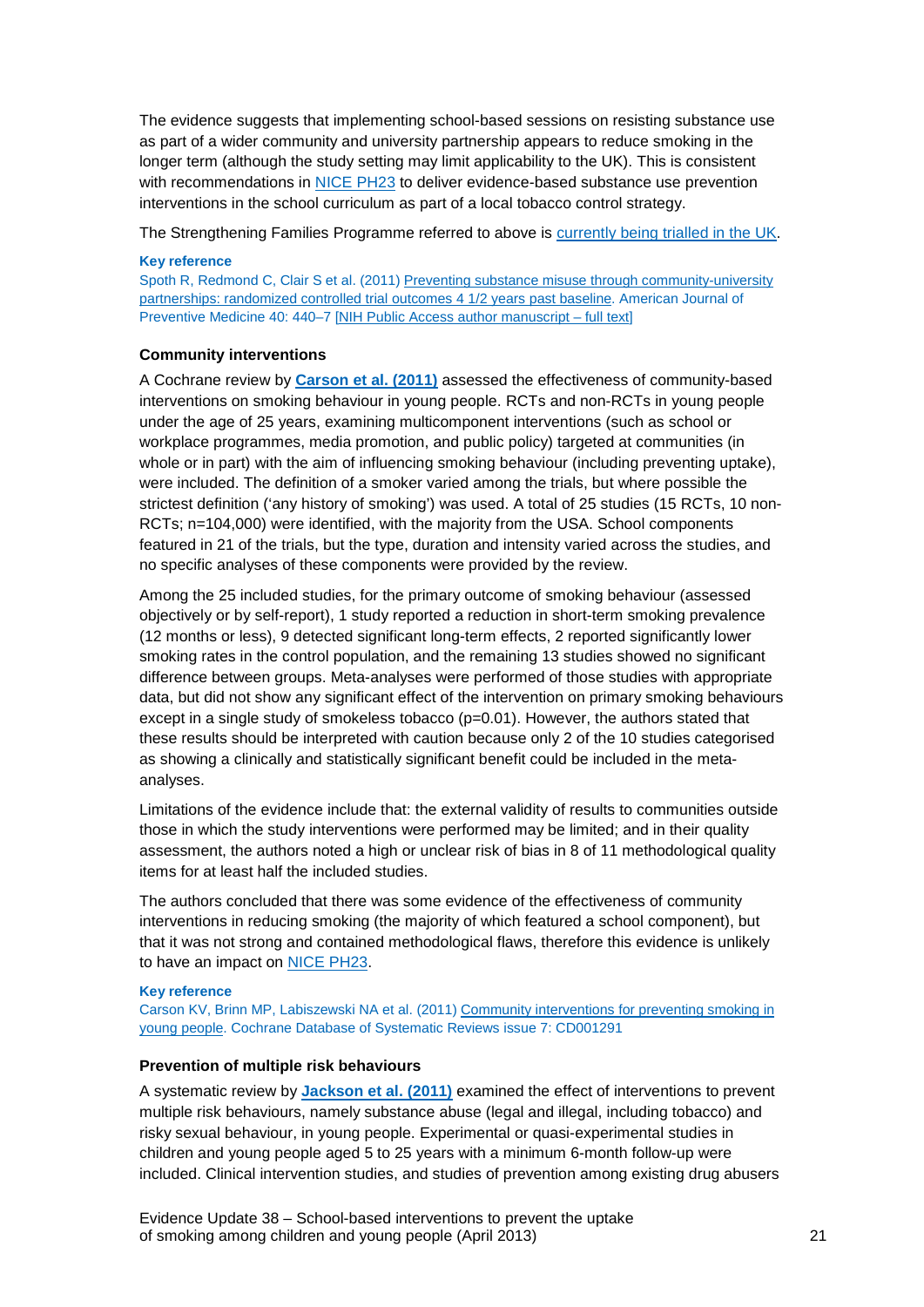and other high-risk populations, were excluded. A total of 18 studies were identified, but only 13 studies (10 RCTs, 3 non-RCTs; n=20,674) were discussed in the analysis (5 weak studies were excluded). Of the studies analysed, 9 involved a school setting (4 were curriculumbased, 4 were whole-school or multi-setting, and 1 was curriculum-based with a parent and peer component), and of the remainder 3 were non-school based (individual or family programmes), and 1 was community based. Only 1 study's quality was deemed strong, with the rest rated as moderate quality. Heterogeneity between studies precluded meta-analysis.

Of the 9 studies reporting outcomes for smoking, 4 studies (of which 2 comprised a school component) showed a significant effect of the intervention on 1 or more smoking measures. The authors overall conclusion was that there was limited evidence of the effect of programmes to reduce multiple risk behaviours, and the most promising programmes targeted multiple domains (individual, school, family or community).

Limitations of the evidence included that: the majority of studies were based in the USA (and some examined sub-populations based on, for example, socioeconomic factors) which may limit applicability to the UK; most studies had high attrition, particularly among those most at risk; smoking was not always a primary outcome; and grey literature was not searched.

Although the data may suggest some positive effects of targeting multiple risk behaviours across multiple domains, the breadth of the study interventions, the absence of pooled analysis, and the predominantly US setting of most studies limit the conclusions that can be drawn. This evidence is therefore unlikely to have an impact on [NICE PH23.](http://guidance.nice.org.uk/PH23)

Additional information about the study by Jackson et al. (2011) is also available from an independent [critical appraisal report](http://www.crd.york.ac.uk/CRDWeb/ShowRecord.asp?AccessionNumber=12012015654&UserID=0) produced for the Centre for Reviews and Dissemination's Database of Abstracts of Reviews of Effects.

#### **Key reference**

Jackson C, Geddes R, Haw S et al. (2012) [Interventions to prevent substance use and risky sexual](http://onlinelibrary.wiley.com/doi/10.1111/j.1360-0443.2011.03751.x/abstract)  [behaviour in young people: a systematic review.](http://onlinelibrary.wiley.com/doi/10.1111/j.1360-0443.2011.03751.x/abstract) Addiction 107: 733–47

#### **Supporting reference**

Centre for Reviews and Dissemination (2012) Interventions to prevent substance use and risky sexual [behaviour in young people: a systematic review.](http://www.crd.york.ac.uk/CRDWeb/ShowRecord.asp?AccessionNumber=12012015654&UserID=0) Database of Abstracts of Reviews of Effects

#### **Socioeconomic influences on coordinated interventions**

[NICE PH23](http://guidance.nice.org.uk/PH23) does not make specific recommendations about delivering coordinated smoking prevention interventions in the context of socioeconomic status.

As part of the study by **[Mercken et](http://her.oxfordjournals.org/content/27/3/459.short) al. (2012)**, a secondary analysis of a trial by [de Vries et al.](http://her.oxfordjournals.org/content/21/1/116.full)  [\(2006\)](http://her.oxfordjournals.org/content/21/1/116.full) was performed to examine the effect of socioeconomic status on outcomes with the European Smoking Prevention Framework Approach (ESFA) programme. The original trial was a randomised community-based intervention (comprising a school, parent, and community component) across 6 European countries. After 30 months, the strongest effects were seen in Portugal therefore the Portuguese data were chosen for re-analysis. In the initial study, 2 regions of Portugal were randomised to intervention (14 schools) or control (11 schools) with a total of 3102 participants (average age=13.5 years). The school-based element of the ESFA programme comprised lessons on effects of tobacco, reasons for smoking and not smoking, social influence processes, refusal skills and decision making, and also a smokefree competition. In addition, parents were given information about discussing smoking with their children, and at the community level, the Portuguese health minister and the mayor of the community introduced ESFA on the national no-smoking day. Socioeconomic status was measured by 3 indicators: father working full-time, mother working full-time, and amount of pocket money.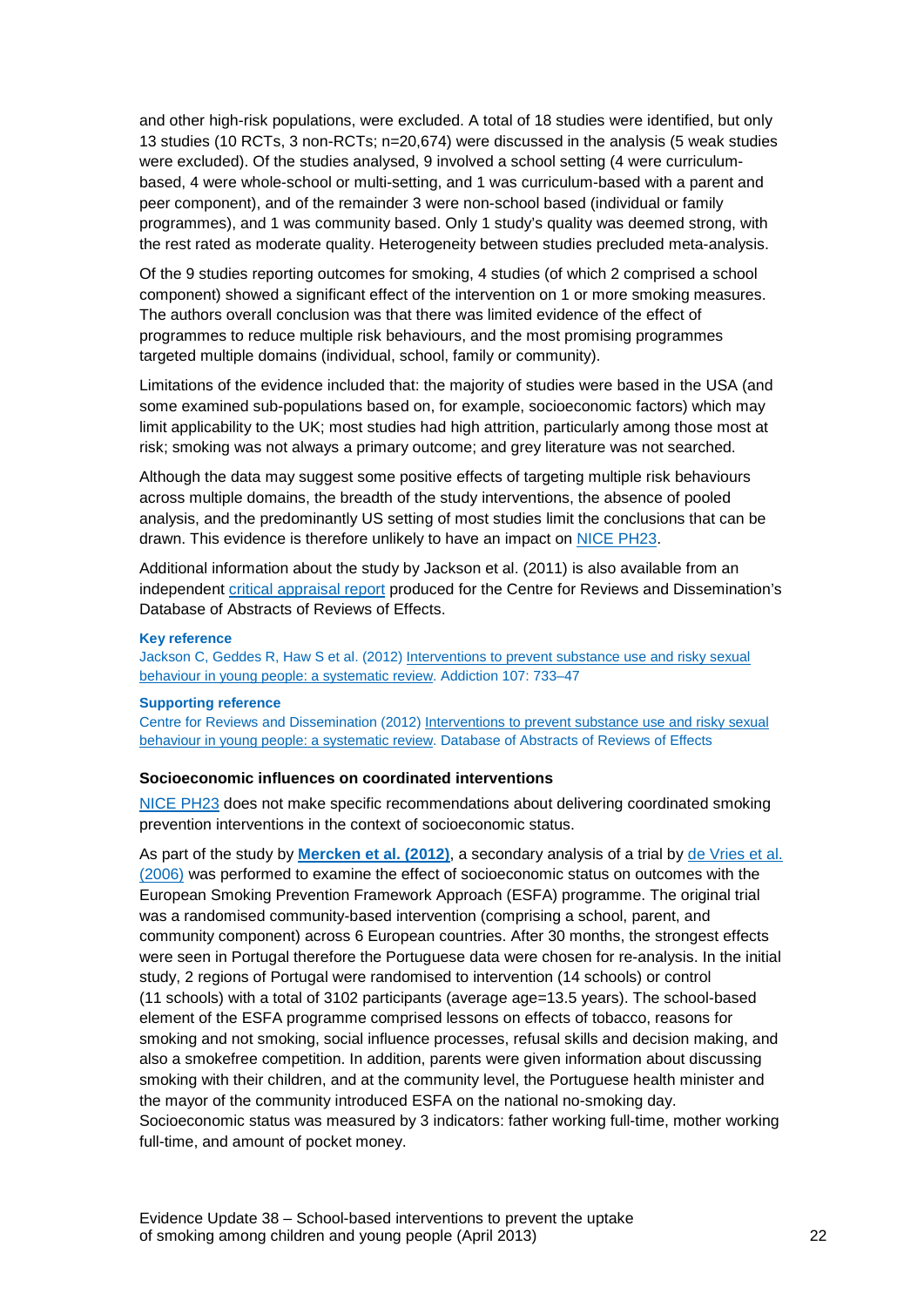At 30 months, the ESFA programme was seen to have a significant effect among those with a father working full-time (OR=0.56, 95% CI 0.43 to 0.73), those with or without a mother working full-time (OR=0.67, 95% CI 0.49 to 0.91; and OR=0.51, 95% CI 0.32 to 0.81 respectively), and those with no or low pocket money (OR=0.62, 95% CI 0.46 to 0.84). The intervention did not however appear to be effective among those without a father working fulltime, or those with mid to high pocket money.

Limitations of the evidence included that: the Portuguese setting may limit validity to the UK; the analysis used results for 'ever smoking' which may be less robust than 'current smoking' outcomes; socioeconomic analyses may depend on the indicators used and different indicators may give different results; pocket money may not be a reliable socioeconomic indicator (for example, children from higher socioeconomic groups may be bought things rather than being given more money to spend); and socioeconomic indicators were selfreported.

The mixed findings did not appear to demonstrate a consistent effect of socioeconomic status on outcomes with the ESFA programme, and the evidence is therefore unlikely to have an impact on [NICE PH23.](http://guidance.nice.org.uk/PH23)

#### **Supporting reference**

de Vries H, Dijk F, Wetzels J et al. (2006) [The European Smoking prevention Framework Approach](http://her.oxfordjournals.org/content/21/1/116.full)  [\(ESFA\): effects after 24 and 30 months.](http://her.oxfordjournals.org/content/21/1/116.full) Health Education Research 21: 116–32

#### **Components of an effective coordinated approach**

The recent report of the Surgeon General by the [US Department of Health and Human](http://www.surgeongeneral.gov/library/reports/preventing-youth-tobacco-use/index.html)  [Services \(2012\)](http://www.surgeongeneral.gov/library/reports/preventing-youth-tobacco-use/index.html) noted that 'school-based programmes produce larger and more sustained effects when they are implemented in combination with other initiatives such as mass media campaigns, family programmes, and state and community programmes.'

This is in broad agreement with the new evidence and the recommendations of [NICE PH23.](http://guidance.nice.org.uk/PH23)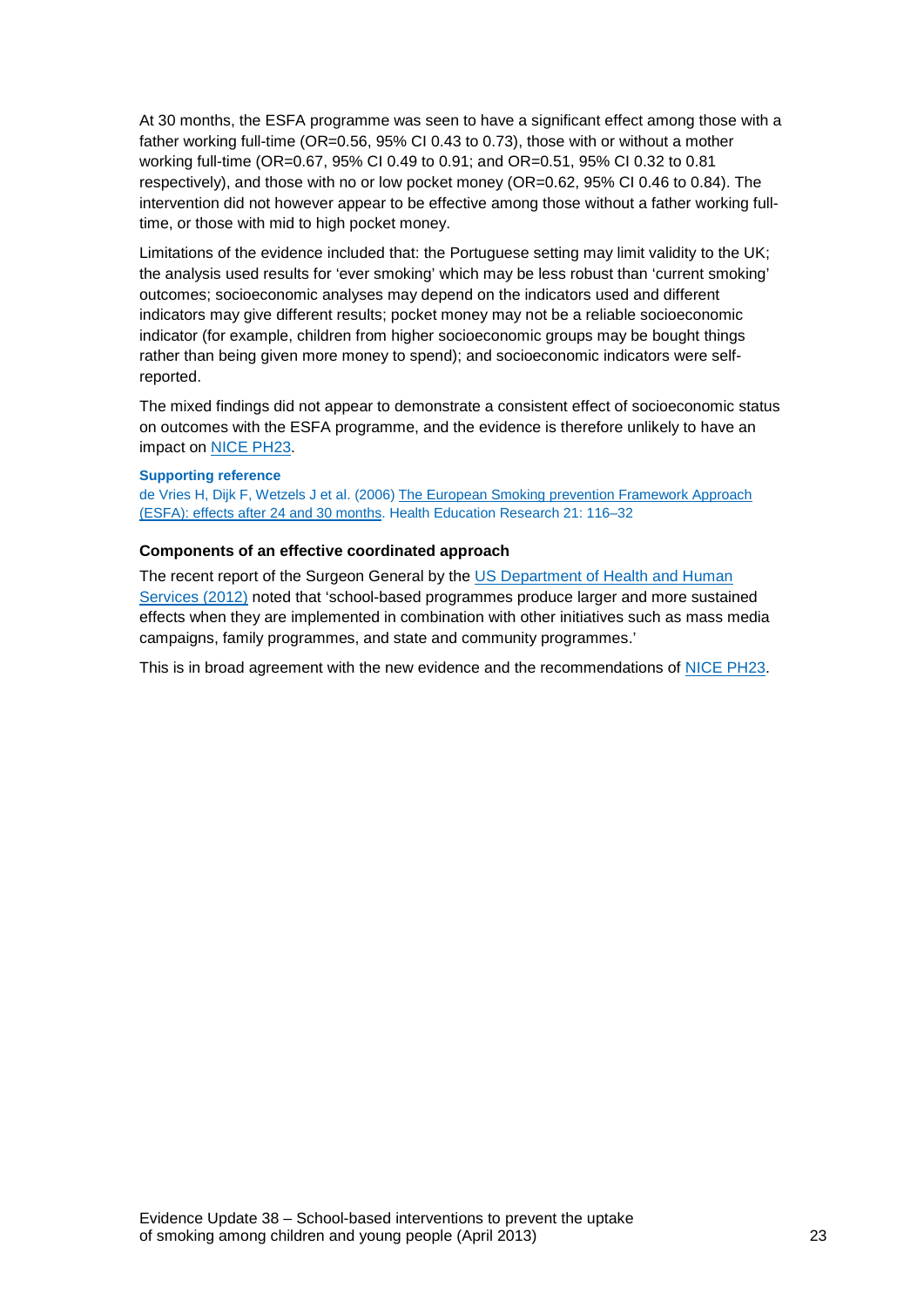# <span id="page-23-0"></span>**2 New evidence uncertainties**

During the development of the Evidence Update, the following evidence uncertainties were identified for the UK Database of Uncertainties about the Effects of Treatments (UK DUETs).

#### **Adult-led interventions**

• [Incentives for preventing smoking in children](http://www.library.nhs.uk/duets/ViewResource.aspx?resID=413237&tabID=297) and adolescents

#### **Coordinated approach**

- [Community interventions for preventing smoking in young people](http://www.library.nhs.uk/duets/ViewResource.aspx?resID=414137&tabID=297&catID=15192)
- Mid-childhood (ages 6–10 years) programmes to prevent substance use and risky sexual [behaviour in young people](http://www.library.nhs.uk/duets/ViewResource.aspx?resID=414138&tabID=297&catID=15192)

Further evidence uncertainties for preventing uptake of smoking among children and young people can be found in the [NICE research recommendations database.](http://www.nice.org.uk/research/index.jsp?action=rr)

UK DUETs was established to publish uncertainties about the effects of treatments that cannot currently be answered by referring to reliable up-to-date systematic reviews of existing research evidence.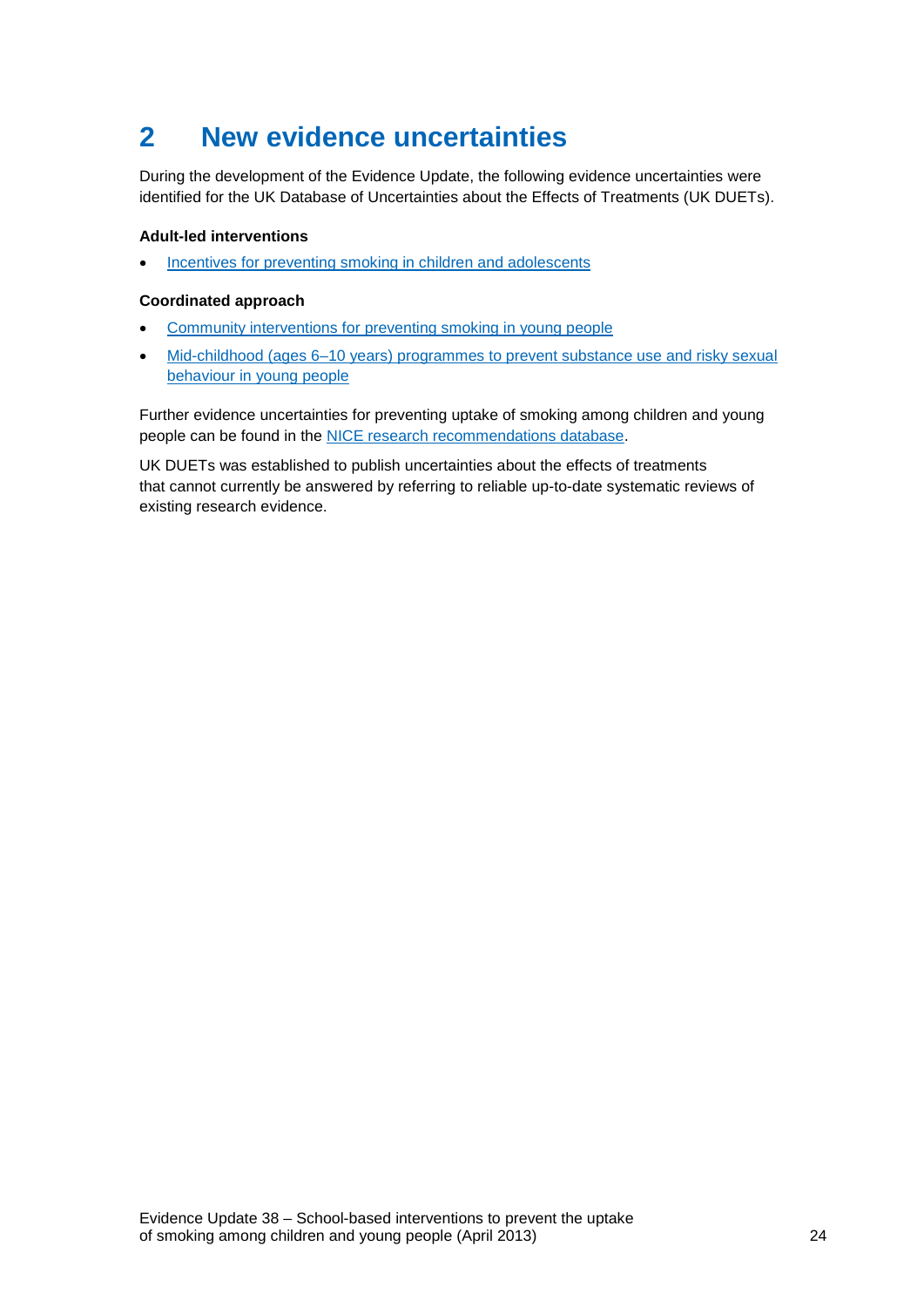# <span id="page-24-0"></span>**Appendix A: Methodology**

### **Scope**

The scope of this Evidence Update is taken from the scope of the reference guidance:

• [School-based interventions to prevent the uptake of smoking among children and young](http://guidance.nice.org.uk/PH23)  [people.](http://guidance.nice.org.uk/PH23) NICE public health guidance 23 (2010).

### Searches

The literature was searched to identify studies and reviews relevant to the scope. Searches were conducted of the following databases and websites, covering the dates 1 November 2008 (the end of the search period of NICE public health guidance 23) to 31 October 2012:

#### **Databases**

- ASSIA (Applied Social Sciences Index and Abstracts)
- CDSR (Cochrane Database of Systematic Reviews)
- CENTRAL (Cochrane Central Register of Controlled Trials)
- CINAHL (Cumulative Index to Nursing and Allied Health Literature)
- DARE (Database of Abstracts of Reviews of Effects)
- EMBASE (Excerpta Medica database)
- ERIC (Education Resources Information Centre)
- HMIC (Health Management Information Consortium) database
- HTA (Health Technology Assessment) database
- MEDLINE (Medical Literature Analysis and Retrieval System Online)
- NHS EED (Economic Evaluation Database)
- PreMEDLINE
- PsycINFO
- Sociological abstracts

**Websites** (\* indicates websites additional to those searched for NICE PH23)

- Aggressive Research Intelligence Facility
- [Action on Smoking and Health \(ASH\)](http://www.ash.org.uk/)
- [ASH Scotland](http://www.ashscotland.org.uk/)
- [ASH Wales](http://www.ashwales.org.uk/)
- [Bandolier](http://www.medicine.ox.ac.uk/bandolier/index.html)
- **[Centre for Tobacco Control Research](http://www.stir.ac.uk/management/research/centre-for-tobacco-control-research/)**
- [Clinical Evidence](http://clinicalevidence.bmj.com/ceweb/conditions/index.jsp)
- [Cochrane Public Health Group](http://www.ph.cochrane.org/en/index.html)
- [Cochrane Tobacco Addiction Group\\*](http://tobacco.cochrane.org/)
- [Department for Education\\*](http://www.education.gov.uk/) (Department for Children, Schools and Families no longer exists)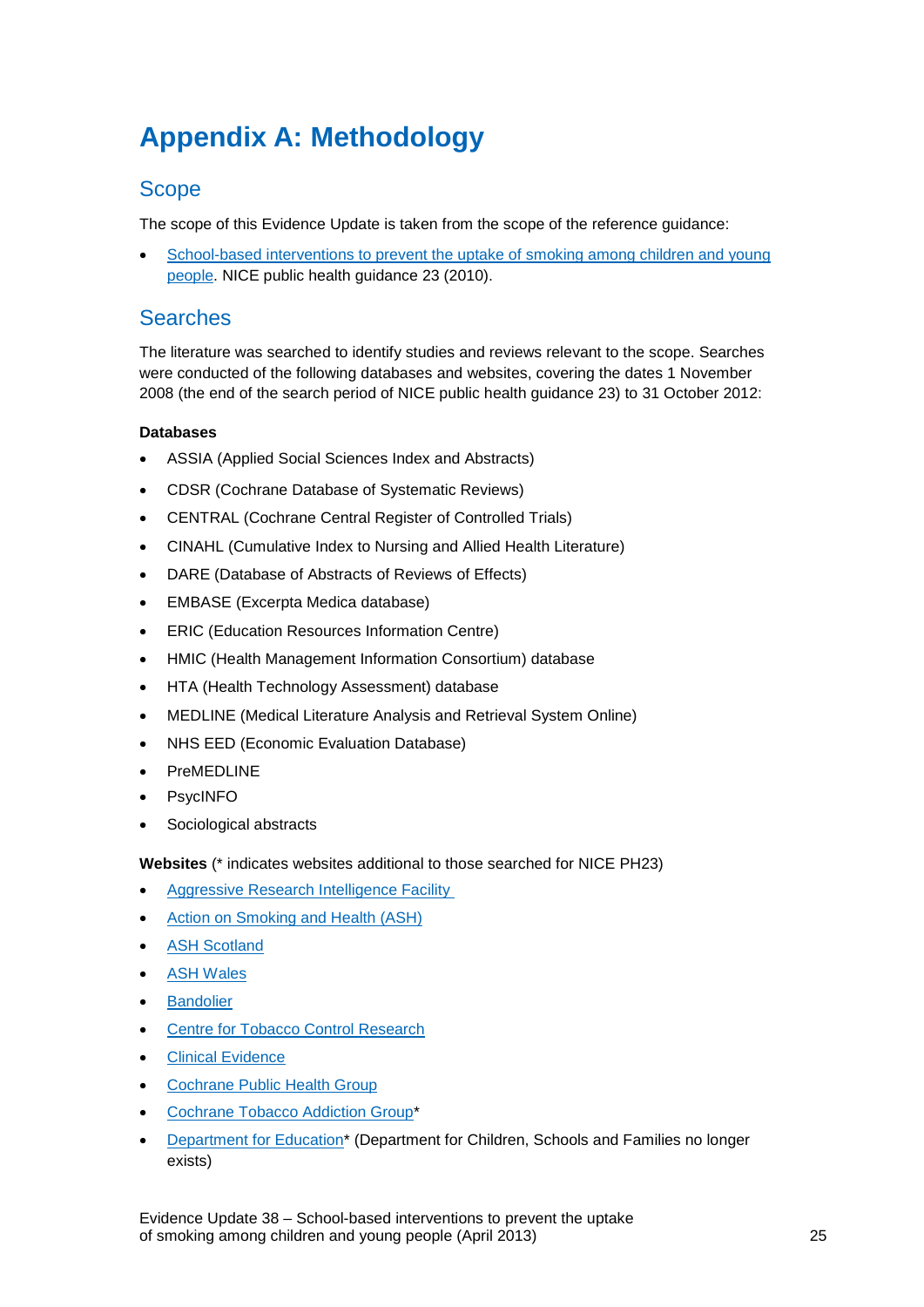- [Health Scotland](http://www.healthscotland.com/)
- [NHS Evidence](http://www.evidence.nhs.uk/)
- [NICE website](http://www.nice.org.uk/) for previous [Health Development Agency publications](http://www.nice.org.uk/aboutnice/whoweare/aboutthehda/hdapublications/hda_publications.jsp) and NICE public [health guidance](http://www.nice.org.uk/guidance/index.jsp?action=byType&type=5)
- [Public Health England\\*](http://www.dh.gov.uk/health/tag/public-health-england/)
- Public health observatories [\(East Midlands,](http://www.empho.org.uk/) [Eastern Region,](http://www.erpho.org.uk/) [London,](http://www.lho.org.uk/) [North East,](http://www.nepho.org.uk/) [North](http://www.nwph.net/nwpho/)  [West,](http://www.nwph.net/nwpho/) [Scotland,](http://www.scotpho.org.uk/) [South East,](http://www.sepho.org.uk/) [South West,](http://www.swpho.nhs.uk/) [West Midlands,](http://www.wmpho.org.uk/) [Yorkshire and Humber,](http://www.yhpho.org.uk/) [Wales\)](http://www.wales.nhs.uk/sitesplus/922/home)
- [Public Health Research Consortium\\*](http://phrc.lshtm.ac.uk/)
- [Quit](http://www.quit.org.uk/)
- [The Campbell Collaboration](http://www.campbellcollaboration.org/)
- [The Evidence for Policy and Practice Information and](http://eppi.ioe.ac.uk/cms) Co-ordinating Centre
- [The Trials Register of Promoting Health Interventions](http://eppi.ioe.ac.uk/webdatabases/Intro.aspx?ID=5)
- [TRIP database](http://www.tripdatabase.com/index.html)
- [UK Public Health Association](http://www.ukpha.org.uk/)
- [Welsh Government \(Health and Social Care\)\\*](http://wales.gov.uk/topics/health/?lang=en)

Table 1 provides details of the MEDLINE search strategy used, which was adapted to search the other databases listed above.

All the search terms from the original search strategy for NICE PH23 were used. However, after an initial scoping search, other relevant terms were added to the original search strategy:

- Population terms added: juvenile\*, minor\*, female\*, male\* exp students, student\*, pupil\*
- Educational establishment terms added: class\*, college\*
- Intervention terms added: health improvement, program\*, module\*, interven\*, strategy, strategies, policy, policies, model\*, technique\*, framework\*

Figure 1 provides details of the evidence selection process. The long list of evidence excluded after review by the Chair of the EUAG, and the full search strategies, are available on request from [contactus@evidence.nhs.uk](mailto:contactus@evidence.nhs.uk)

There is more information about [how NICE Evidence Updates are developed](https://www.evidence.nhs.uk/nhs-evidence-content/evidence-updates/evidence-updates-process) on the NICE Evidence Services website.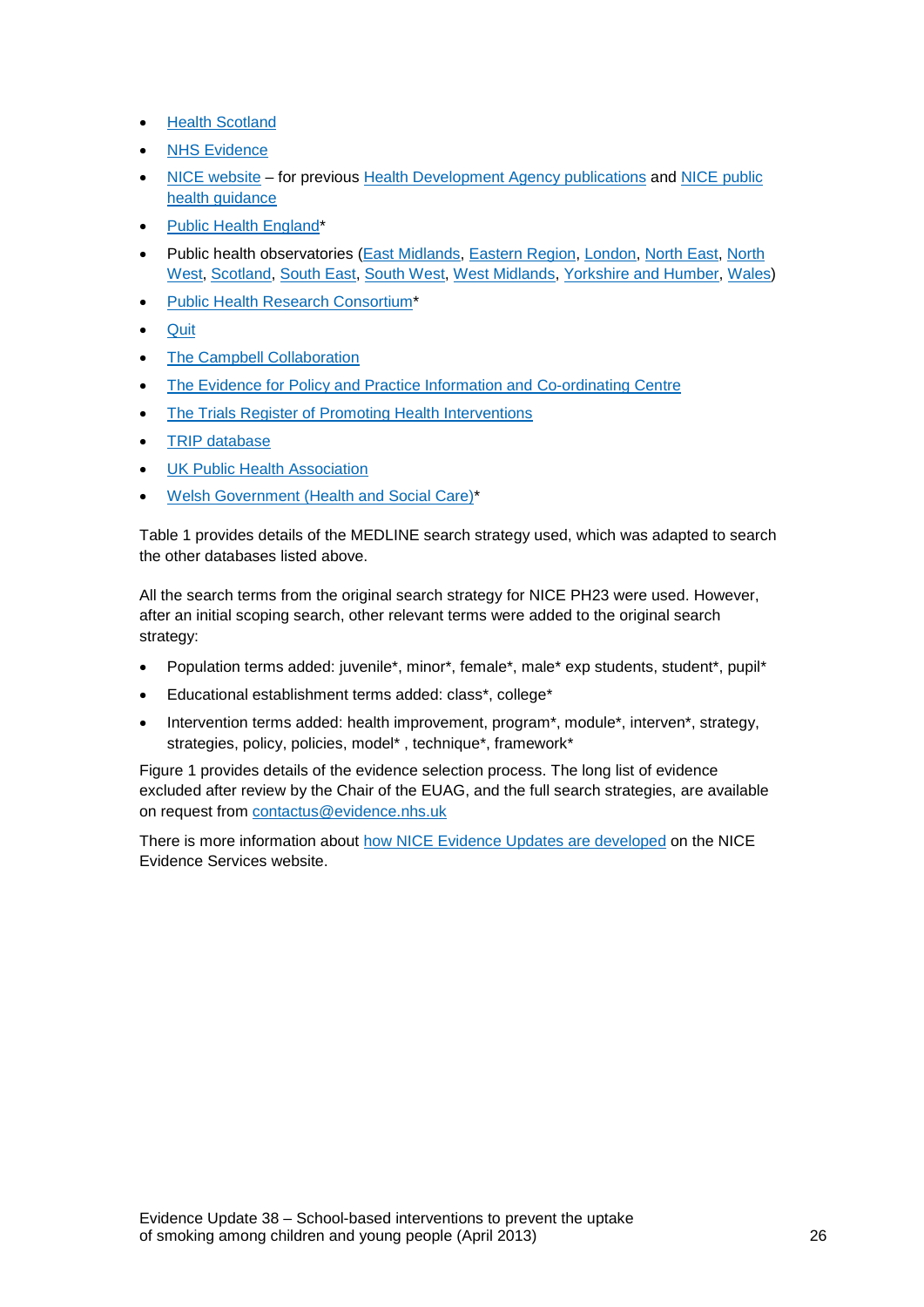#### **Table 1 MEDLINE search strategy (adapted for individual databases)**

| 1            | exp Adolescent/                                                                | 25 | or/12-24                          |
|--------------|--------------------------------------------------------------------------------|----|-----------------------------------|
| $\mathbf{2}$ | exp Child/                                                                     | 26 | 11 and $2$                        |
| 3            | (adolescent* or child* or youth* or<br>teenage* or juvenile* or minor*).ti,ab. | 27 | health pr<br>Promotio             |
| 4            | young people.ti, ab.                                                           | 28 | health im                         |
| 5            | young person*.ti,ab.                                                           | 29 | health ed                         |
| 6            | young adult*.ti, ab.                                                           |    | Educatio                          |
| 7            | (girl* or female*).ti,ab.                                                      | 30 | primary p<br><b>Primary I</b>     |
| 8            | (boy* or male*).ti,ab.                                                         |    | (campaig                          |
| 9            | exp Students/                                                                  | 31 | counsel*<br>encourag              |
| 10           | (student* or pupil*).ti,ab.                                                    |    | (program                          |
| 11           | $or/1-10$                                                                      |    | workshop                          |
| 12           | exp Schools/                                                                   | 32 | learn <sup>*</sup> or<br>or modul |
| 13           | (school* or class*).ti,ab.                                                     |    | (interven)                        |
| 14           | (academy or academies).ti,ab.                                                  | 33 | policy or<br>technique            |
| 15           | city technology.ti, ab.                                                        | 34 | $or/27-33$                        |
| 16           | sixth form*.ti,ab.                                                             | 35 | 26 and 3                          |
| 17           | education cent*.ti,ab.                                                         | 36 | smok*.ti,                         |
| 18           | secure unit*.ti,ab.                                                            |    | (tobacco)                         |
| 19           | training unit*.ti,ab.                                                          | 37 | nicotine*)                        |
| 20           | secure training.ti, ab.                                                        |    | ((prevent<br>stop* or o           |
| 21           | referral unit*.ti,ab.                                                          | 38 | non) adj2                         |
| 22           | (offender* adj institute*).ti,ab.                                              | 39 | $or/36-38$                        |
| 23           | further education.ti,ab.                                                       | 40 | 35 and 3                          |
| 24           | college*.ti,ab                                                                 |    |                                   |

| 25 | or/12-24                                                                                                                                    |
|----|---------------------------------------------------------------------------------------------------------------------------------------------|
| 26 | 11 and 25                                                                                                                                   |
| 27 | health promotion.ti, ab. or exp Health<br>Promotion/                                                                                        |
| 28 | health improvement.ti,ab.                                                                                                                   |
| 29 | health education.ti, ab. or exp Health<br>Education/                                                                                        |
| 30 | primary prevention.ti, ab. or exp<br><b>Primary Prevention/</b>                                                                             |
| 31 | (campaign* or teach* or advis* or<br>counsel* or promot* or<br>encourag*).ti,ab.                                                            |
| 32 | (program* or lectur* or train* or<br>workshop* or seminar* or lesson* or<br>learn* or curricul* or course* or educat*<br>or module*).ti,ab. |
| 33 | (interven* or strategy or strategies or<br>policy or policies or model* or<br>technique* or framework*).ti,ab.                              |
| 34 | $or/27-33$                                                                                                                                  |
| 35 | 26 and 34                                                                                                                                   |
| 36 | smok*.ti,ab. or exp Smoking/                                                                                                                |
| 37 | (tobacco* or cigarette* or<br>nicotine*).ti,ab.                                                                                             |
| 38 | ((prevent* or abstain* or abstin* or<br>stop* or discourag* or anti* or no or<br>non) adj2 smok*).ti,ab                                     |
| 39 | $or/36-38$                                                                                                                                  |
| 40 | 35 and 39                                                                                                                                   |
|    |                                                                                                                                             |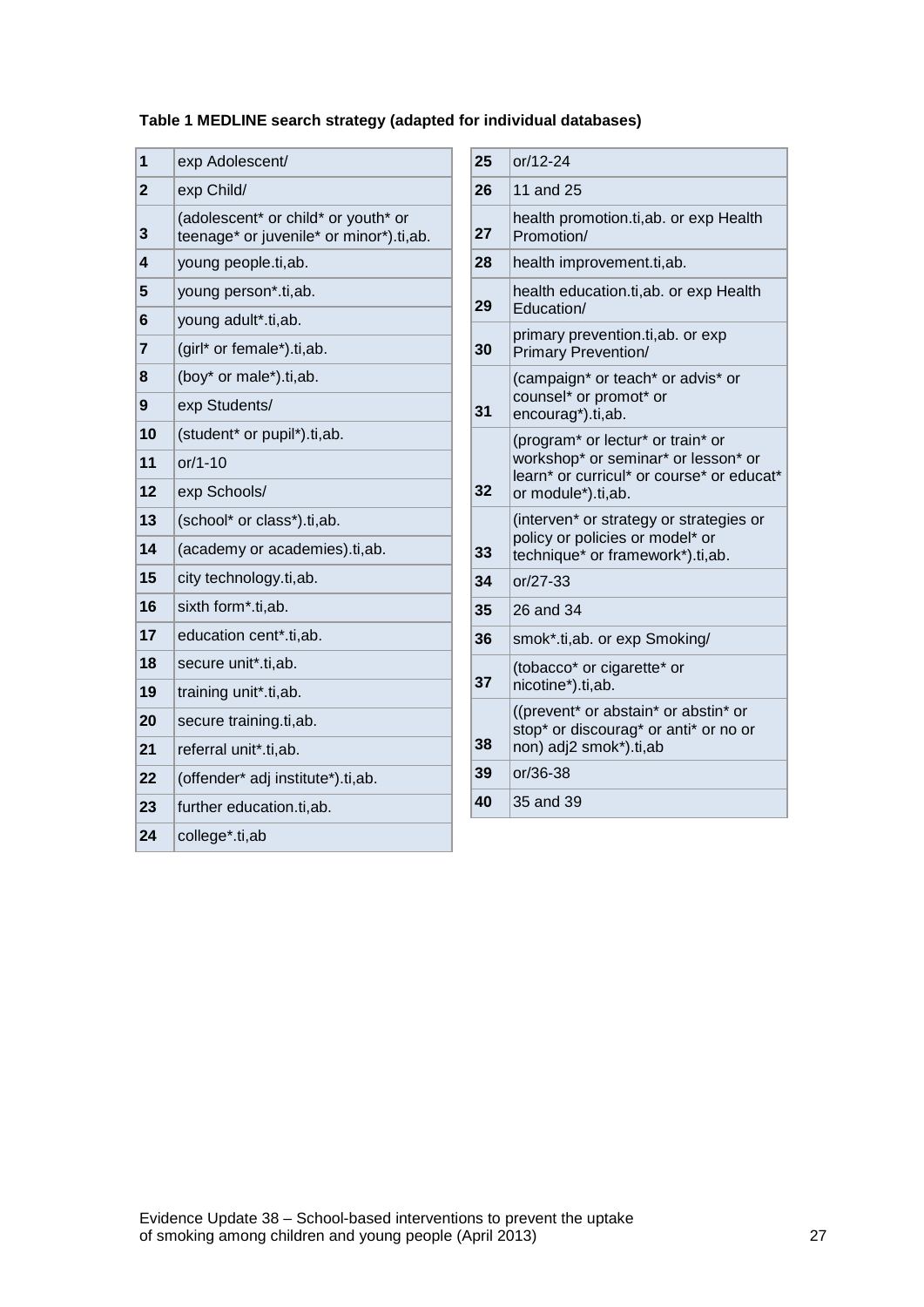#### **Figure 1 Flow chart of the evidence selection process**



EUAG – Evidence Update Advisory Group